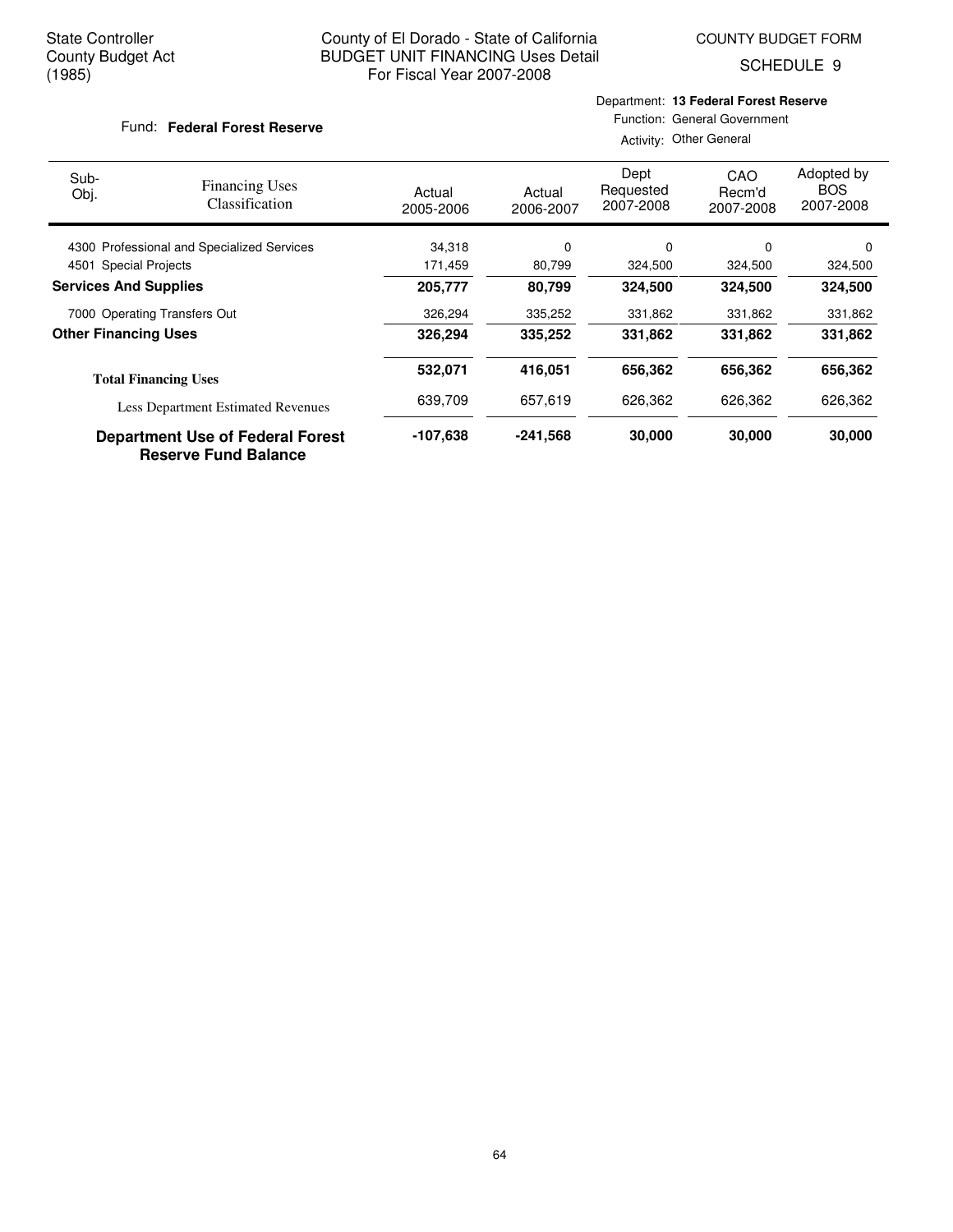SCHEDULE 9

# Fund: **Community Enhancement**

# Department: **13 Community Enhancement**

Function: General Government Activity: Other General

| Sub-<br>Obj.                 | <b>Financing Uses</b><br><b>Classification</b>                        | Actual<br>2005-2006 | Actual<br>2006-2007 | Dept<br>Requested<br>2007-2008 | CAO<br>Recm'd<br>2007-2008 | Adopted by<br><b>BOS</b><br>2007-2008 |
|------------------------------|-----------------------------------------------------------------------|---------------------|---------------------|--------------------------------|----------------------------|---------------------------------------|
| 4501 Special Projects        |                                                                       | 97,803              | 26,801              | 406,556                        | 406,556                    | 456,279                               |
| <b>Services And Supplies</b> |                                                                       | 97,803              | 26,801              | 406,556                        | 406,556                    | 456,279                               |
|                              | 5300 Interfund Expenditures                                           | 10                  | 0                   | 0                              | 0                          | 0                                     |
| <b>Other Charges</b>         |                                                                       | 10                  | 0                   | 0                              | $\mathbf{0}$               | 0                                     |
|                              | 7000 Operating Transfers Out                                          | 1,566,593           | 58,337              | 0                              | 0                          | 0                                     |
| <b>Other Financing Uses</b>  |                                                                       | 1,566,593           | 58,337              | 0                              | $\bf{0}$                   | 0                                     |
|                              | <b>Total Financing Uses</b>                                           | 1,664,406           | 85,138              | 406,556                        | 406,556                    | 456,279                               |
|                              | <b>Less Department Estimated Revenues</b>                             | 66,342              | 29,044              | 0                              | 0                          | 0                                     |
|                              | <b>Department Use of Community</b><br><b>Enhancement Fund Balance</b> | 1,598,064           | 56,094              | 406,556                        | 406,556                    | 456,279                               |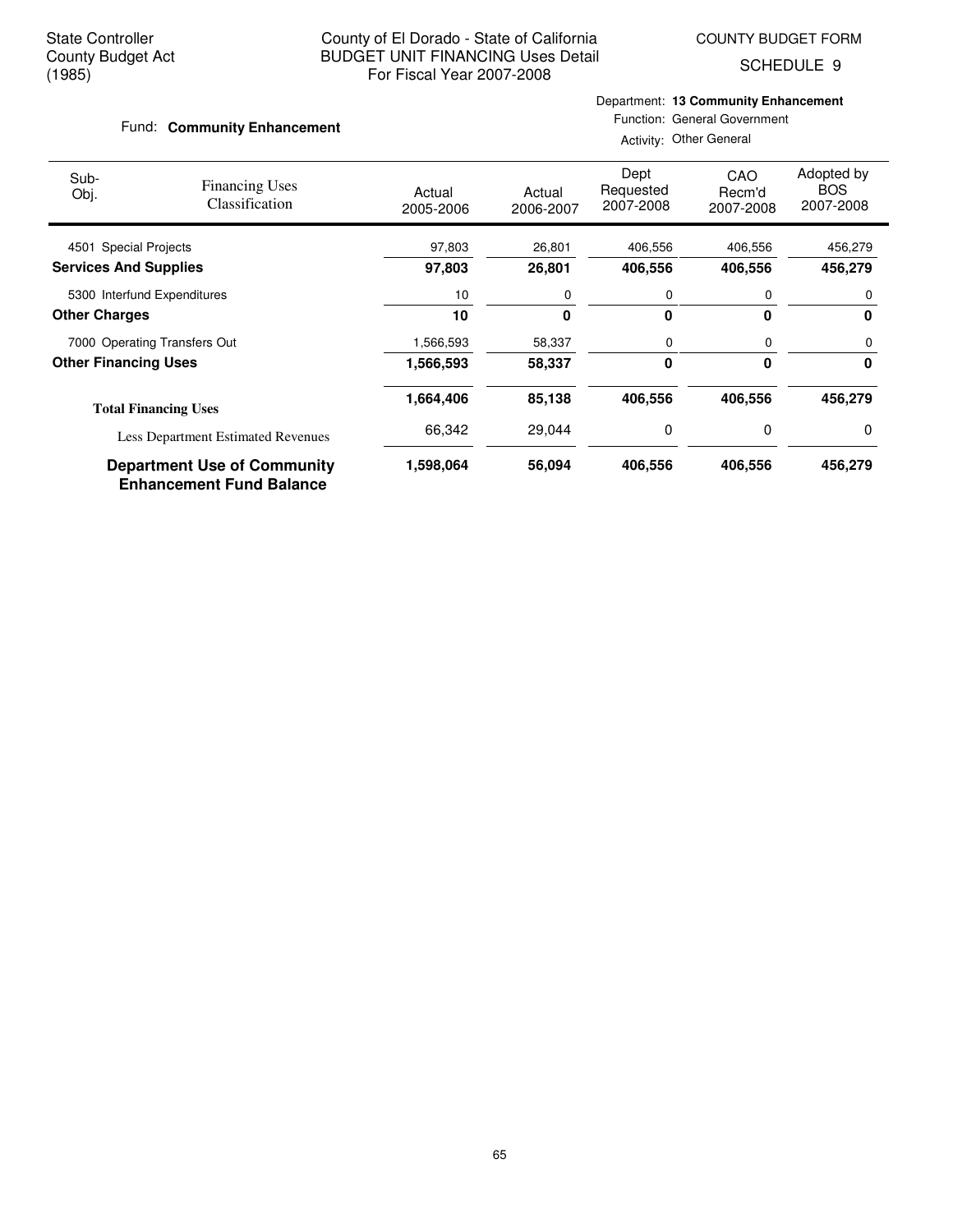SCHEDULE 9

#### Fund: General Fund

## Department: **14 General Services** Function: General Government Activity: Other General

| Sub-<br>Obj. | <b>Financing Uses</b><br>Classification         | Actual<br>2005-2006 | Actual<br>2006-2007 | Dept<br>Requested<br>2007-2008 | CAO<br>Recm'd<br>2007-2008 | Adopted by<br><b>BOS</b><br>2007-2008 |
|--------------|-------------------------------------------------|---------------------|---------------------|--------------------------------|----------------------------|---------------------------------------|
|              | 3000 Permanent Employees / Elected Officials    | 2,504,375           | 2,979,526           | 3,508,874                      | 3,233,502                  | 3,447,902                             |
|              | 3001 Temporary Employees                        | 156,200             | 156,458             | 221,516                        | 100,320                    | 100,320                               |
|              | 3002 Overtime                                   | 40,827              | 26,312              | 26,900                         | 26,900                     | 26,900                                |
|              | 3004 Other Compensation                         | 49,222              | 60,564              | 28,965                         | 27,360                     | 27,360                                |
|              | 3005 Tahoe Differential                         | 17,362              | 20,952              | 21,600                         | 21,600                     | 21,600                                |
|              | 3007 Hazard Pay                                 | 267                 | 543                 | 800                            | 800                        | 800                                   |
|              | 3020 Employer Share - Employee Retirement       | 508,392             | 569,958             | 660,687                        | 607,347                    | 607,347                               |
|              | 3022 Employer Share - Medi Care                 | 36,980              | 42,738              | 46,919                         | 42,926                     | 42,926                                |
|              | 3040 Employer Share - Health Insurance          | 605,319             | 680,066             | 789,217                        | 636,488                    | 636,488                               |
|              | 3041 Employer Share - Unemployment Insurance    | 13,030              | 15,550              | 26,516                         | 24,451                     | 24,451                                |
|              | 3042 Employer Share - Long Term Disab Insurance | 14,324              | 11,610              | 12,631                         | 11,639                     | 11,639                                |
|              | 3043 Employer Share - Deferred Compensation     | 7,189               | 8,542               | 21,908                         | 21,908                     | 21,908                                |
|              | 3044 Employer Share - Vision Insurance          | 0                   | 0                   | 6,000                          | 6,000                      | 6,000                                 |
|              | 3046 Retiree Health: Defined Contributions      | 93,760              | 114,248             | 101,967                        | 142,709                    | 142,709                               |
|              | 3060 Employer Share - Workers' Compensation     | 198,410             | 114,966             | 137,065                        | 137,065                    | 137,065                               |
|              | 3080 Flexible Benefits                          | 11,085              | 10,008              | 55,800                         | 55,800                     | 55,800                                |
|              | <b>Salaries And Employee Benefits</b>           | 4,256,743           | 4,812,039           | 5,667,364                      | 5,096,814                  | 5,311,214                             |
|              | 4020 Clothing and Personal Supplies             | 600                 | 2,713               | 3,729                          | 3,729                      | 3,729                                 |
|              | 4022 Uniforms                                   | 278                 | 492                 | 1,444                          | 1,444                      | 1,444                                 |
|              | 4040 Telephone Company Vendor Payments          | 10,383              | 14,199              | 20,128                         | 18,638                     | 18,638                                |
|              | 4041 Cnty Pass thru Telephone Chrges to Depts   | 1,715               | 1,133               | 1,569                          | 1,569                      | 1,569                                 |
|              | 4080 Household Expense                          | 39,758              | 43,293              | 38,545                         | 38,395                     | 38,395                                |
|              | 4082 Household Expense - Other                  | 0                   | 0                   | 848                            | 848                        | 848                                   |
|              | 4083 Household Expense - Laundry                | 9,308               | 31,936              | 34,083                         | 34,083                     | 34,083                                |
|              | 4085 Household Expense - Refuse Disposal        | 84,290              | 95,683              | 82,265                         | 82,265                     | 82,265                                |
|              | 4086 Household Expense - Janitorial/Custodial   | 26,551              | 18,711              | 23,182                         | 23,182                     | 23,182                                |
|              | 4100 Insurance - Premium                        | 18,734              | 20,292              | 20,669                         | 20,669                     | 20,669                                |
|              | 4101 Insurance - Additional Liability           | 287                 | 501                 | 600                            | 600                        | 600                                   |
|              | 4140 Maintenance - Equipment                    | 10,776              | 19,785              | 18,022                         | 18,022                     | 18,022                                |
|              | 4141 Maintenance - Office Equipment             | 1,273               | 495                 | 1,500                          | 1,500                      | 1,500                                 |
|              | 4143 Maintenance - Service Contracts            | 0                   | 5,608               | 14,575                         | 14,575                     | 14,575                                |
|              | 4160 Maintenance Vehicles - Service Contract    | 1,238               | 5,428               | 6,930                          | 6,930                      | 6,930                                 |
|              | 4161 Maintenance Vehicles - Parts/Direct Chrg   | U                   | 179                 | 1,800                          | 1,800                      | 1,800                                 |
|              | 4162 Maintenance Vehicles - Supplies            | 40                  | 0                   | 400                            | 400                        | 400                                   |
|              | 4163 Maintenance Vehicles - Inventory           | 782                 | 673                 | 713                            | 713                        | 713                                   |
|              | 4164 Maintenance Vehicles - Tires and Tubes     | 0                   | 329                 | 300                            | 300                        | 300                                   |
|              | 4165 Maintenance Vehicles - Oil and Grease      | 28                  | 38                  | 260                            | 260                        | 260                                   |
|              | 4180 Maintenance - Building and Improvements    | 194,085             | 278,530             | 336,050                        | 336,050                    | 326,050                               |
|              | 4182 Maintenance - Rental Property              | 0                   | 16                  | 0                              | 0                          | 0                                     |
|              | 4183 Maintenance - Grounds                      | 13,483              | 23,387              | 26,000                         | 26,000                     | 26,000                                |
|              | 4184 Maintenance - Cemetery                     | 8,234               | 2,234               | 25,000                         | 25,000                     | 25,000                                |
|              | 4185 Maintenance - Park                         | 20,676              | 10,973              | 17,000                         | 17,000                     | 17,000                                |
|              | 4187 Maintenance - Trail                        | 273                 | 1,748               | 9,300                          | 9,300                      | 9,300                                 |
|              | 4197 Maintenance: Building Supplies             | 102,740             | 110,280             | 93,500                         | 93,500                     | 83,500                                |
|              | 4200 Medical, Dental and Laboratory Supplies    | 0                   | 40                  | 0                              | 0                          | 0                                     |
|              | 4201 Medical Supplies - Field                   | 0                   | 39                  | 0                              | 0                          | 0                                     |
|              | 4220 Memberships                                | 864                 | 2,001               | 4,161                          | 4,161                      | 4,161                                 |
|              | 4240 Miscellaneous Expense                      | 0                   | 16                  | 0                              | 0                          | 0                                     |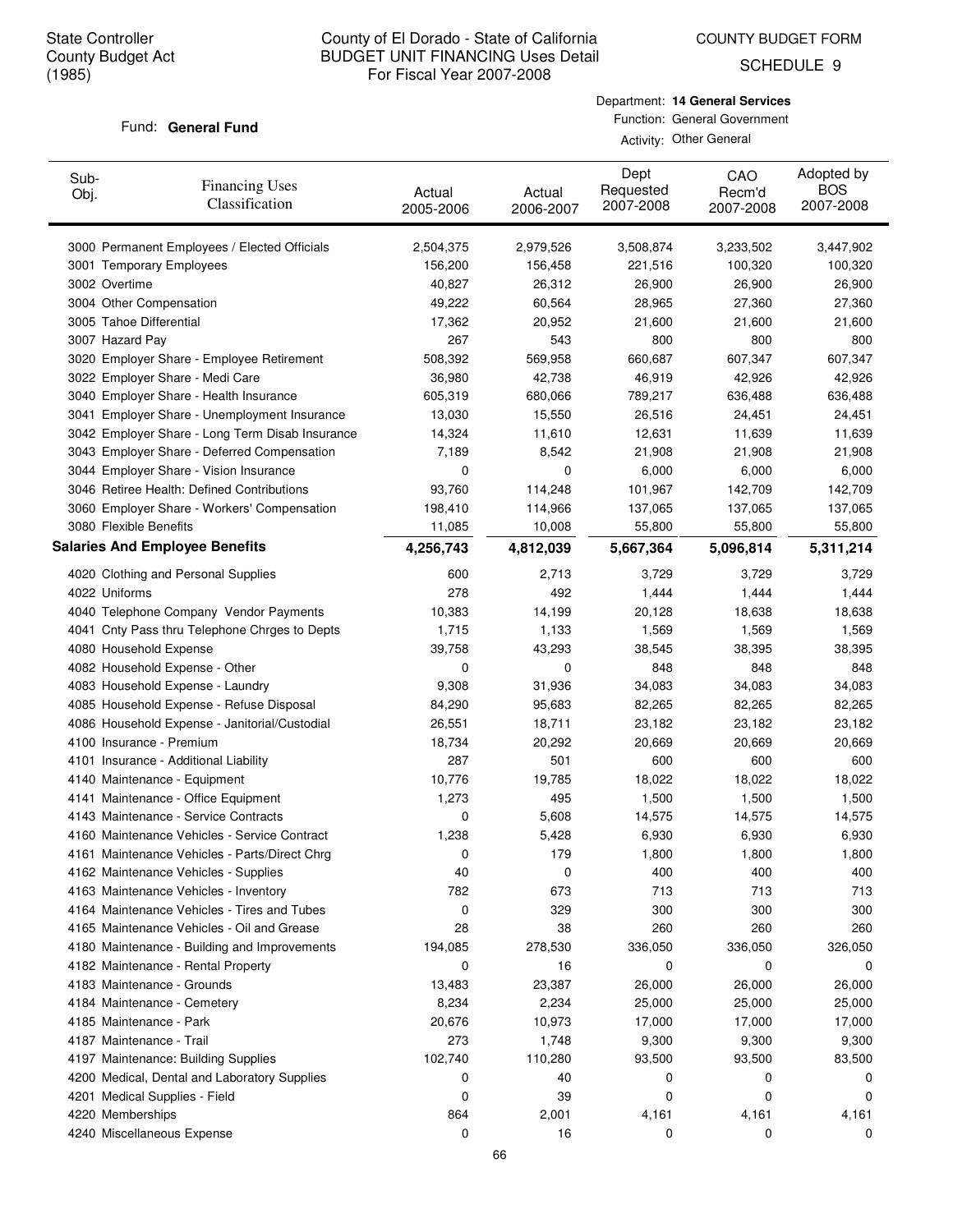SCHEDULE 9

#### Fund: General Fund

Department: **14 General Services** Function: General Government Activity: Other General

| Sub-<br>Obj. | <b>Financing Uses</b><br>Classification      | Actual<br>2005-2006 | Actual<br>2006-2007 | Dept<br>Requested<br>2007-2008 | CAO<br>Recm'd<br>2007-2008 | Adopted by<br><b>BOS</b><br>2007-2008 |
|--------------|----------------------------------------------|---------------------|---------------------|--------------------------------|----------------------------|---------------------------------------|
|              | 4260 Office Expense                          | 16,883              | 21,540              | 22,878                         | 22,478                     | 21,756                                |
|              | 4261 Postage                                 | 2,061               | 2,157               | 3,387                          | 3,387                      | 3,387                                 |
|              | 4262 Software                                | 2,970               | 3,615               | 6,833                          | 5,783                      | 5,783                                 |
|              | 4263 Subscription / Newspaper / Journals     | 1,155               | 2,889               | 2,975                          | 2,975                      | 2,975                                 |
|              | 4264 Books / Manuals                         | 88                  | 634                 | 2,325                          | 2,325                      | 2,325                                 |
|              | 4265 Law Books                               | 194                 | 225                 | 700                            | 700                        | 700                                   |
|              | 4266 Printing / Duplicating                  | 29,798              | 56,067              | 61,139                         | 61,139                     | 51,139                                |
|              | 4300 Professional and Specialized Services   | 37,936              | 80,060              | 169,198                        | 57,228                     | 57,228                                |
|              | 4303 Road Maintenance and Construction       | 0                   | 0                   | 10,000                         | 10,000                     | 10,000                                |
|              | 4322 Medical and Sobriety Examinations       | 1,535               | 6,103               | 770                            | 770                        | 770                                   |
|              | 4324 Medical, Dental and Lab Services        | 443                 | 0                   | 2,300                          | 1,700                      | 1,700                                 |
|              | 4333 Burial Services                         | 5,380               | 695                 | 2,490                          | 2,490                      | 2,490                                 |
|              | 4400 Publication and Legal Notices           | 2,756               | 241                 | 1,820                          | 1,820                      | 1,820                                 |
|              | 4420 Rents and Leases - Equipment            | 129,373             | 154,786             | 174,998                        | 174,998                    | 164,998                               |
|              | 4421 Security System                         | 2,232               | 2,280               | 2,240                          | 2,240                      | 2,240                                 |
|              | 4440 Rents and Leases- Building/Improvements | 2,510               | 4,400               | 13,360                         | 12,960                     | 12,960                                |
|              | 4460 Small Tools and Instruments             | 1,824               | 3,463               | 6,400                          | 5,400                      | 5,400                                 |
|              | 4461 Minor Equipment                         | 13,510              | 18,841              | 24,965                         | 25,777                     | 26,377                                |
|              | 4462 Minor Computer Equipment                | 5,742               | 16,902              | 21,264                         | 1,000                      | 1,000                                 |
|              | 4463 Minor Telephone and Radio Equipment     | 1,035               | 3,140               | 3,452                          | 3,452                      | 3,452                                 |
|              | 4465 Minor Vehicle Equipment                 | 0                   | 0                   | 4,400                          | 4,400                      | 4,400                                 |
|              | 4500 Special Departmental Expense            | 1,737               | 5,412               | 9,318                          | 9,318                      | 9,318                                 |
|              | 4501 Special Projects                        | 10,000              | 24,876              | 10,000                         | 10,000                     | 10,000                                |
|              | 4503 Staff Development                       | 3,008               | 2,823               | 45,840                         | 39,840                     | 26,840                                |
|              | 4506 Film Development/Photography Supplies   | 0                   | 0                   | 700                            | 700                        | 700                                   |
|              | 4512 Print Shop Inventory - General Serv     | 51,213              | 60,907              | 68,495                         | 68,495                     | 37,171                                |
|              | 4513 Central Stores Inventory - General Serv | 289,151             | 282,455             | 319,322                        | 319,322                    | 319,322                               |
|              | 4514 Bulk Postage Purchase - General Serv    | 361,224             | 323,452             | 453,200                        | 453,200                    | 453,200                               |
|              | 4529 Software License                        | 2,570               | 3,259               | 26,358                         | 26,358                     | 26,358                                |
|              | 4537 Enforcement: River Management Plan      | 0                   | 0                   | 200                            | 200                        | 200                                   |
|              | 4550 Central Stores Inventory Offset         | $-329,211$          | $-270,753$          | $-312,500$                     | $-312,500$                 | $-312,500$                            |
|              | 4551 Bulk Postage Purchase Offset            | $-310,788$          | $-276,593$          | $-393,975$                     | $-393,975$                 | $-393,975$                            |
| 4571 Signs   |                                              | 0                   | 1,900               | 39,100                         | 39,100                     | 39,100                                |
|              | 4600 Transportation and Travel               | 5,117               | 2,344               | 15,455                         | 14,705                     | 14,705                                |
|              | 4602 Employee - Private Auto Mileage         | 4,037               | 3,759               | 8,750                          | 6,750                      | 6,750                                 |
|              | 4605 Vehicle - Rent Or Lease                 | 59,812              | 64,058              | 72,878                         | 71,878                     | 64,312                                |
|              | 4606 Fuel Purchases                          | 51,204              | 45,554              | 57,277                         | 56,062                     | 56,062                                |
|              | 4620 Utilities                               | 793,488             | 821,485             | 930,568                        | 890,925                    | 820,243                               |
|              | <b>Services And Supplies</b>                 | 1,796,380           | 2,163,723           | 2,671,453                      | 2,484,333                  | 2,321,639                             |
|              | 5060 Retirement of Other Long Term Debt      | 63,144              | 138,586             | 144,895                        | 144,895                    | 144,895                               |
|              | 5100 Interest On Other Long Term Debt        | 48,473              | 37,066              | 30,757                         | 30,757                     | 30,757                                |
|              | 5180 Taxes and Assessments                   | 375                 | 918                 | 385                            | 385                        | 385                                   |
|              | 5240 Contribution To Non-county Governmental | 10,000              | 25,000              | 25,000                         | 25,000                     | 25,000                                |
|              | 5300 Interfund Expenditures                  | 62,043              | 37,157              | 73,993                         | 73,993                     | 73,993                                |
|              | 5301 Intrfnd Exp: Telephone Equip & Support  | 0                   | 0                   | 1,932                          | 1,932                      | 1,932                                 |
|              | 5304 Intrfnd Exp: Mail Service               | 0                   | 0                   | 664                            | 664                        | 664                                   |
|              | 5305 Intrfnd Exp: Stores Support             | 0                   | 0                   | 475                            | 475                        | 475                                   |
|              | 5310 Intrfnd Exp: County Counsel             | 0                   | 0                   | 2,000                          | 2,000                      | 2,000                                 |
|              |                                              |                     |                     |                                |                            |                                       |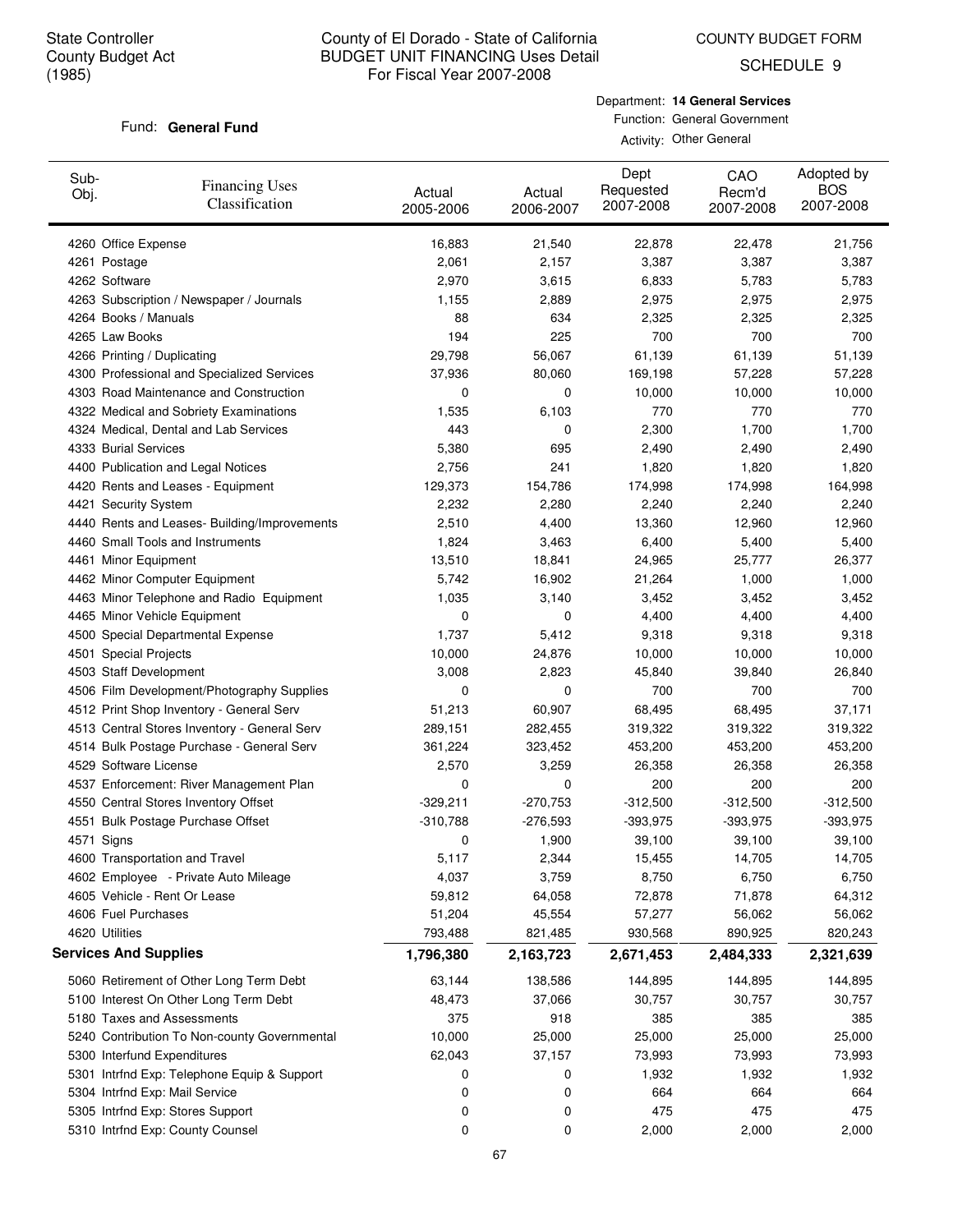COUNTY BUDGET FORM

SCHEDULE 9

#### Fund: General Fund

## Department: **14 General Services** Function: General Government Activity: Other General

| Sub-<br>Obj.                | <b>Financing Uses</b><br>Classification                                         | Actual<br>2005-2006 | Actual<br>2006-2007 | Dept<br>Requested<br>2007-2008 | CAO<br>Recm'd<br>2007-2008 | Adopted by<br><b>BOS</b><br>2007-2008 |
|-----------------------------|---------------------------------------------------------------------------------|---------------------|---------------------|--------------------------------|----------------------------|---------------------------------------|
|                             | 5315 Intrfnd Exp: IS Software                                                   | 0                   | 0                   | 15,000                         | 15,000                     | 15,000                                |
|                             | 5320 Intrfnd Exp: Network Support                                               | 0                   | 0                   | 2,159                          | 2,159                      | 2,159                                 |
|                             | 5322 Intrfnd Exp: Privacy/Compliance Program                                    | 0                   | 0                   | 4,744                          | 4,744                      | 4,744                                 |
| <b>Other Charges</b>        |                                                                                 | 184,035             | 238,727             | 302,004                        | 302,004                    | 302,004                               |
|                             | 6020 Fixed Assets - Building and Improvement                                    | 0                   | 28,180              | 0                              | 0                          | 0                                     |
|                             | 6023 Fixed Assets - Construction                                                | 0                   | 0                   | 8,000                          | 8,000                      | 8,000                                 |
|                             | 6040 Fixed Assets - Equipment                                                   | 34,123              | 71,714              | 183,800                        | 79,400                     | 26,800                                |
|                             | 6042 Fixed Assets - Computer Sys Equipment                                      | 3,262               | 0                   | 0                              | 0                          | 0                                     |
|                             | 6045 Fixed Assets - Vehicles                                                    | 0                   | 0                   | 0                              | 5,000                      | 5,000                                 |
| <b>Fixed Assets</b>         |                                                                                 | 37,385              | 99,894              | 191,800                        | 92,400                     | 39,800                                |
|                             | 7001 Operating Transfers Out: Fleet                                             | 0                   | 37,651              | 0                              | 0                          | 0                                     |
| <b>Other Financing Uses</b> |                                                                                 | 0                   | 37,651              | 0                              | 0                          | 0                                     |
| 7200 Intrafund Transfers    |                                                                                 | 10,452              | 2,418               | $-75,188$                      | 33,502                     | 33,502                                |
|                             | 7220 Intrafnd: Telephone Equipment and Support                                  | 23,518              | 26,933              | 42,743                         | 42,743                     | 42,743                                |
|                             | 7221 Intrafnd: Radio Equipment and Support                                      | 0                   | 0                   | 100                            | 100                        | 100                                   |
| 7223 Intrafnd: Mail Service |                                                                                 | $-83,776$           | $-100,018$          | $-110,007$                     | 5,889                      | 5,889                                 |
|                             | 7224 Intrafnd: Stores Support                                                   | $-85,630$           | $-105,721$          | $-111,131$                     | 17,100                     | 17,100                                |
|                             | 7225 Intrafnd: Central Duplicating                                              | $-187,336$          | $-182,954$          | 6,559                          | 6,559                      | 6,559                                 |
|                             | 7226 Intrafnd: Lease Administration Fee                                         | $-35,832$           | $-37,972$           | $-37,251$                      | $\mathbf 0$                | 0                                     |
|                             | 7227 Intrafnd: Internal Data Processing                                         | 43,685              | 48,979              | 38,445                         | 38,445                     | 38,445                                |
| 7229 Intrafnd: PC Support   |                                                                                 | 10,095              | 4,340               | 9,610                          | 9,610                      | 9,610                                 |
|                             | 7231 Intrafnd: IS Programming Support                                           | 1,020               | 3,270               | 5,510                          | 5,510                      | 5,510                                 |
|                             | 7232 Intrafnd: Maint Bldg & Improvmnts                                          | $-179,286$          | $-185,134$          | $-313,864$                     | 1,300                      | 1,300                                 |
|                             | 7234 Intrafnd: Network Support                                                  | 34,817              | 37,329              | 51,035                         | 51,035                     | 51,035                                |
| <b>Intrafund Transfers</b>  |                                                                                 | $-448,274$          | $-488,530$          | $-493,439$                     | 211,793                    | 211,793                               |
|                             | 7350 Intrfnd Abatemnt: Only General Fund                                        | 0                   | 0                   | $-37,000$                      | $-37,000$                  | $-37,000$                             |
|                             | 7357 Intrfnd Abatemnt: Mail Service                                             | 0                   | 0                   | 0                              | $-114,116$                 | $-113,394$                            |
|                             | 7358 Intrfnd Abatemnt: Stores Support                                           | 0                   | 0                   | 0                              | $-126,000$                 | $-125,434$                            |
|                             | 7359 Intrfnd Abatemnt: Central Duplicating                                      | 0                   | 0                   | $-210,000$                     | $-210,000$                 | $-158,676$                            |
|                             | 7360 Intrfnd Abatemnt: Lease Administration Fee                                 | 0                   | 0                   | 0                              | $-33,976$                  | $-33,976$                             |
|                             | 7366 Intrfnd Abatemnt: Maint Bldg & Improvmnts                                  | 0                   | 0                   | 0                              | $-315,164$                 | $-173,715$                            |
| <b>Intrafund Abatement</b>  |                                                                                 | 0                   | 0                   | $-247,000$                     | -836,256                   | $-642,195$                            |
|                             | <b>Total Financing Uses</b>                                                     | 5,826,269           | 6,863,505           | 8,092,182                      | 7,351,088                  | 7,544,255                             |
|                             | Less Department Estimated Revenues                                              | 1,719,845           | 1,783,888           | 1,961,117                      | 2,059,454                  | 2,273,854                             |
|                             | <b>Department Use of Other General</b><br><b>Fund Sources (Net County Cost)</b> | 4,106,425           | 5,079,616           | 6,131,065                      | 5,291,634                  | 5,270,401                             |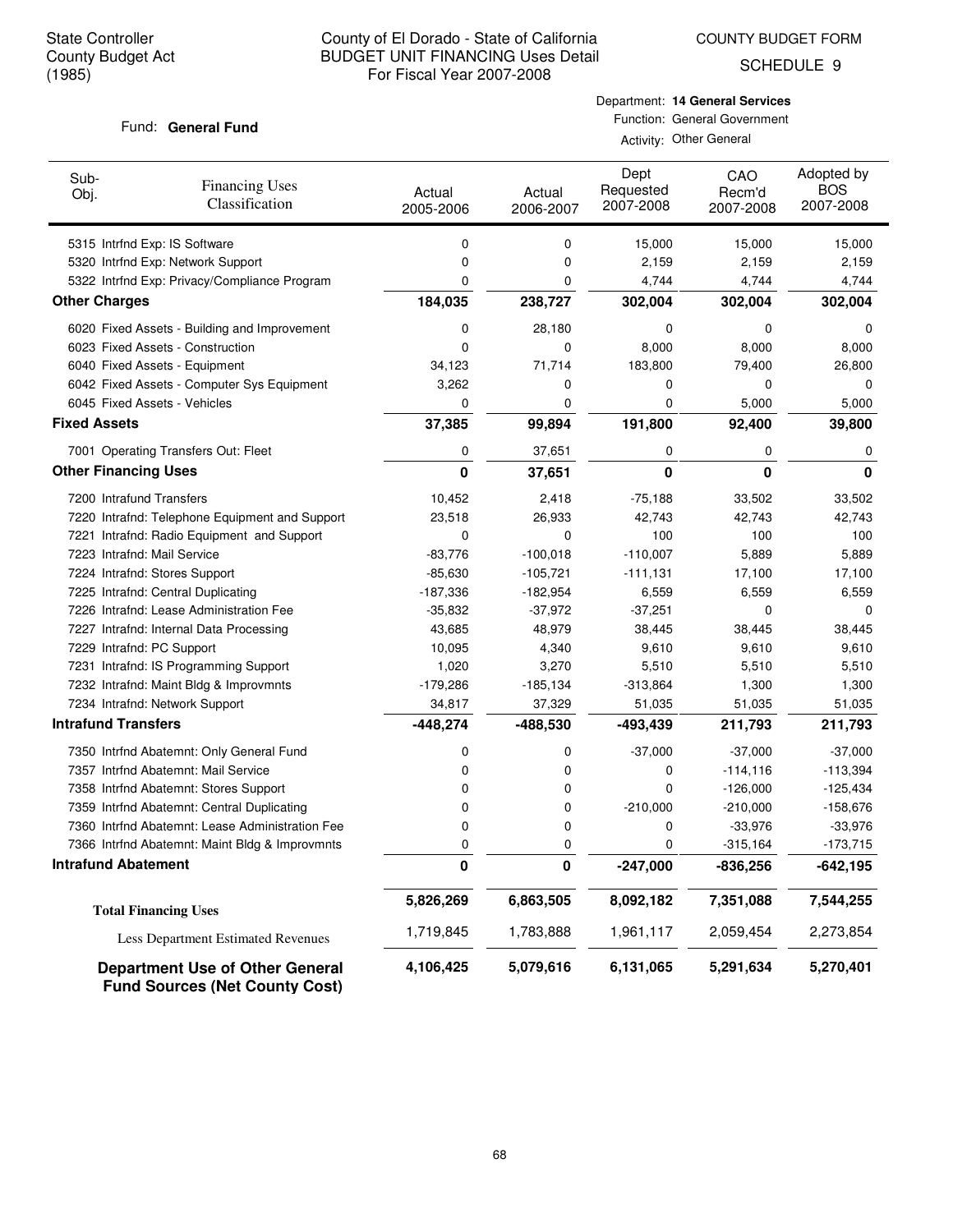SCHEDULE 9

#### Fund: Special Aviation

Activity: Transportation Terminals

| Sub-<br>Obj.                 | <b>Financing Uses</b><br><b>Classification</b>                   | Actual<br>2005-2006 | Actual<br>2006-2007 | Dept<br>Requested<br>2007-2008 | CAO<br>Recm'd<br>2007-2008 | Adopted by<br><b>BOS</b><br>2007-2008 |
|------------------------------|------------------------------------------------------------------|---------------------|---------------------|--------------------------------|----------------------------|---------------------------------------|
| 7000 Operating Transfers Out |                                                                  | 20,697              | 20,000              | 20,000                         | 20,000                     | 20,000                                |
| <b>Other Financing Uses</b>  |                                                                  | 20.697              | 20,000              | 20,000                         | 20,000                     | 20,000                                |
|                              | <b>Total Financing Uses</b>                                      | 20.697              | 20,000              | 20,000                         | 20,000                     | 20,000                                |
|                              | <b>Less Department Estimated Revenues</b>                        | 20,091              | 20,000              | 20,000                         | 20,000                     | 20,000                                |
|                              | <b>Department Use of Special Aviation</b><br><b>Fund Balance</b> | 606                 |                     | 0                              | 0                          | 0                                     |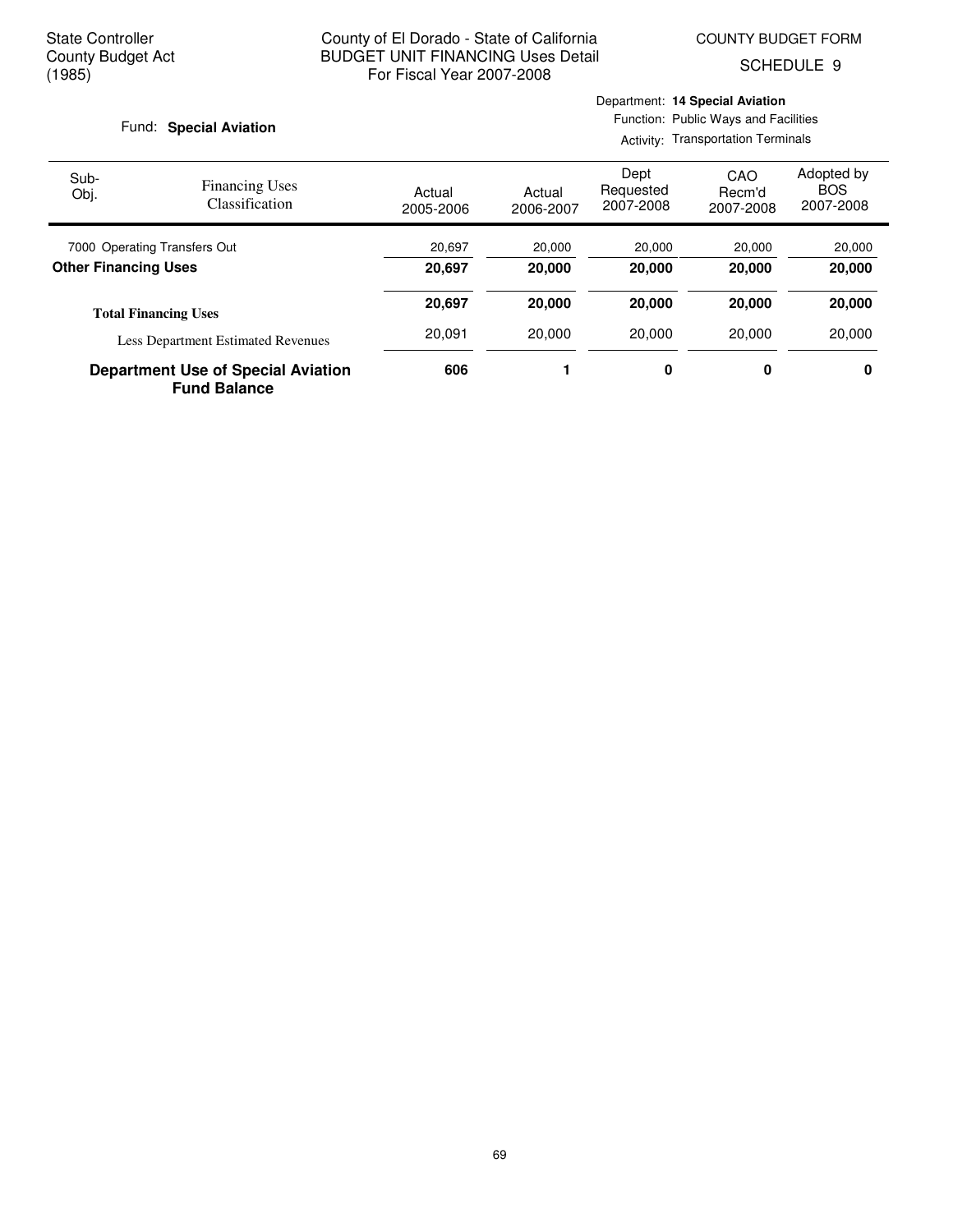COUNTY BUDGET FORM

SCHEDULE 9

## Fund: Placerville Union Cemetery

Department: **14 Placerville Union Cemetery**

Function: Public Protection Activity: Other Protection

| Sub-<br>Obj.                 | <b>Financing Uses</b><br>Classification                                    | Actual<br>2005-2006 | Actual<br>2006-2007 | Dept<br>Requested<br>2007-2008 | CAO<br>Recm'd<br>2007-2008 | Adopted by<br><b>BOS</b><br>2007-2008 |
|------------------------------|----------------------------------------------------------------------------|---------------------|---------------------|--------------------------------|----------------------------|---------------------------------------|
|                              | 4180 Maintenance - Building and Improvements                               | 0                   | 20,665              | 0                              | 0                          |                                       |
|                              | 4183 Maintenance - Grounds                                                 | o                   | 1,484               | 0                              |                            |                                       |
|                              | 4184 Maintenance - Cemetery                                                | 0                   | 24,563              |                                |                            | O                                     |
| 4261 Postage                 |                                                                            | 0                   | 10                  | 0                              | O                          | O                                     |
|                              | 4300 Professional and Specialized Services                                 | 0                   | 0                   | 75,550                         | 75,550                     | 75,550                                |
| 4333 Burial Services         |                                                                            | 0                   | 14,125              | 15,000                         | 15,000                     | 15,000                                |
| 4620 Utilities               |                                                                            | 0                   | 157                 | 0                              | 0                          | 0                                     |
| <b>Services And Supplies</b> |                                                                            | 0                   | 61,004              | 90,550                         | 90,550                     | 90,550                                |
|                              | 5300 Interfund Expenditures                                                | 0                   | 7,645               | 0                              | 0                          | $\Omega$                              |
| <b>Other Charges</b>         |                                                                            | 0                   | 7,645               | 0                              | 0                          | 0                                     |
|                              | <b>Total Financing Uses</b>                                                | 0                   | 68,649              | 90,550                         | 90,550                     | 90,550                                |
|                              | <b>Less Department Estimated Revenues</b>                                  | 102,056             | 169,416             | 15,000                         | 15,000                     | 15,000                                |
|                              | <b>Department Use of Placerville</b><br><b>Union Cemetery Fund Balance</b> | -102,056            | $-100,767$          | 75,550                         | 75,550                     | 75,550                                |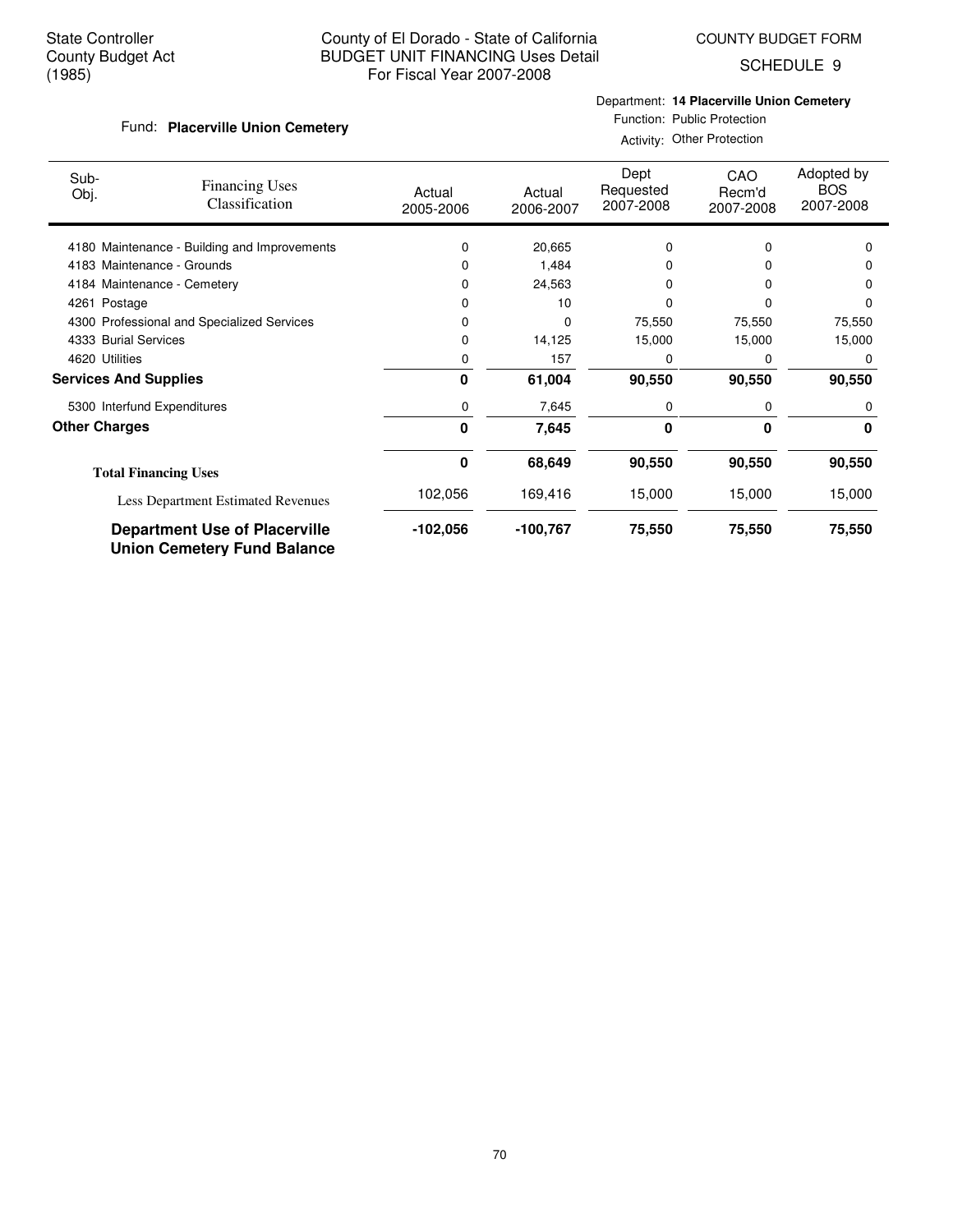COUNTY BUDGET FORM

SCHEDULE 9

#### Fund: Accum. Capital Outlay

Department: **14 Accumulative Capital Outlay** Function: General Government

Activity: Plant Acquisition

| Sub-<br>Obj.        | <b>Financing Uses</b><br>Classification       | Actual<br>2005-2006 | Actual<br>2006-2007 | Dept<br>Requested<br>2007-2008 | CAO<br>Recm'd<br>2007-2008 | Adopted by<br><b>BOS</b><br>2007-2008 |
|---------------------|-----------------------------------------------|---------------------|---------------------|--------------------------------|----------------------------|---------------------------------------|
|                     | 4041 Cnty Pass thru Telephone Chrges to Depts | 0                   | 14                  | 0                              | 0                          | 0                                     |
|                     | 4197 Maintenance: Building Supplies           | 547                 | $\Omega$            | 0                              | 0                          | O                                     |
|                     | 4261 Postage                                  | 137                 | 465                 | 0                              | 0                          | $\Omega$                              |
|                     | 4300 Professional and Specialized Services    | 2,682               | 10,120              | 300,000                        | 300,000                    | 300,000                               |
|                     | 4400 Publication and Legal Notices            | 0                   | 253                 | 0                              | 0                          | 0                                     |
|                     | 4461 Minor Equipment                          | 0                   | 2,017               | 0                              | 0                          | O                                     |
|                     | 4500 Special Departmental Expense             | 0                   | 340                 | 0                              | 0                          | 0                                     |
|                     | <b>Services And Supplies</b>                  | 3,366               | 13,209              | 300,000                        | 300,000                    | 300,000                               |
|                     | 5240 Contribution To Non-county Governmental  | 0                   | 0                   | 82,000                         | 82,000                     | 82,000                                |
|                     | 5300 Interfund Expenditures                   | 50,461              | 51,089              | 218,000                        | 218,000                    | 214,326                               |
|                     | 5301 Intrfnd Exp: Telephone Equip & Support   | 11,581              | 4,275               | 0                              | 0                          | O                                     |
|                     | 5302 Intrfnd Exp: Radio Equipment and Support | 5,396               | 0                   | 0                              | 0                          | O                                     |
|                     | 5306 Intrfnd Exp: Central Duplicating         | 939                 | 6,683               | 0                              | 0                          | 0                                     |
|                     | 5308 Intrfnd Exp: Internal Data Processing    | 3,165               | 3,402               | 0                              | 0                          | 3,674                                 |
|                     | 5318 Intrfnd Exp: Maint Buildg & Imprvmnts    | 73,189              | 24,958              | $\Omega$                       | 0                          | 0                                     |
|                     | 5350 Intrfnd Exp: IS Programming Support      | 32,839              | 0                   | 0                              | 0                          | $\Omega$                              |
|                     | <b>Other Charges</b>                          | 177,570             | 90,407              | 300,000                        | 300,000                    | 300,000                               |
|                     | 6022 Fixed Assets - Project Management        | 723,798             | 732,993             | 0                              | 0                          | 0                                     |
|                     | 6023 Fixed Assets - Construction              | 4,504,929           | 3,384,702           | 24,662,253                     | 24,662,253                 | 19,143,791                            |
|                     | 6025 Fixed Assets - Leasehold Improvements    | 12,312              | 0                   | 0                              | 0                          | $\Omega$                              |
|                     | 6040 Fixed Assets - Equipment                 | 15,284              | 72,061              | 0                              | 0                          | $\Omega$                              |
| <b>Fixed Assets</b> |                                               | 5,256,323           | 4,189,756           | 24,662,253                     | 24,662,253                 | 19,143,791                            |
|                     | 7000 Operating Transfers Out                  | 329,971             | 320,000             | 320,000                        | 320,000                    | 320,000                               |
|                     | <b>Other Financing Uses</b>                   | 329,971             | 320,000             | 320,000                        | 320,000                    | 320,000                               |
|                     | <b>Total Financing Uses</b>                   | 5,767,230           | 4,613,371           | 25,582,253                     | 25,582,253                 | 20,063,791                            |
|                     | Less Department Estimated Revenues            | 1,477,024           | 4,315,938           | 23,656,728                     | 23,656,728                 | 18,138,266                            |
|                     | <b>Department Use of Accum. Capital</b>       | 4,290,205           | 297,433             | 1,925,525                      | 1,925,525                  | 1,925,525                             |

**Outlay Fund Balance and Reserves**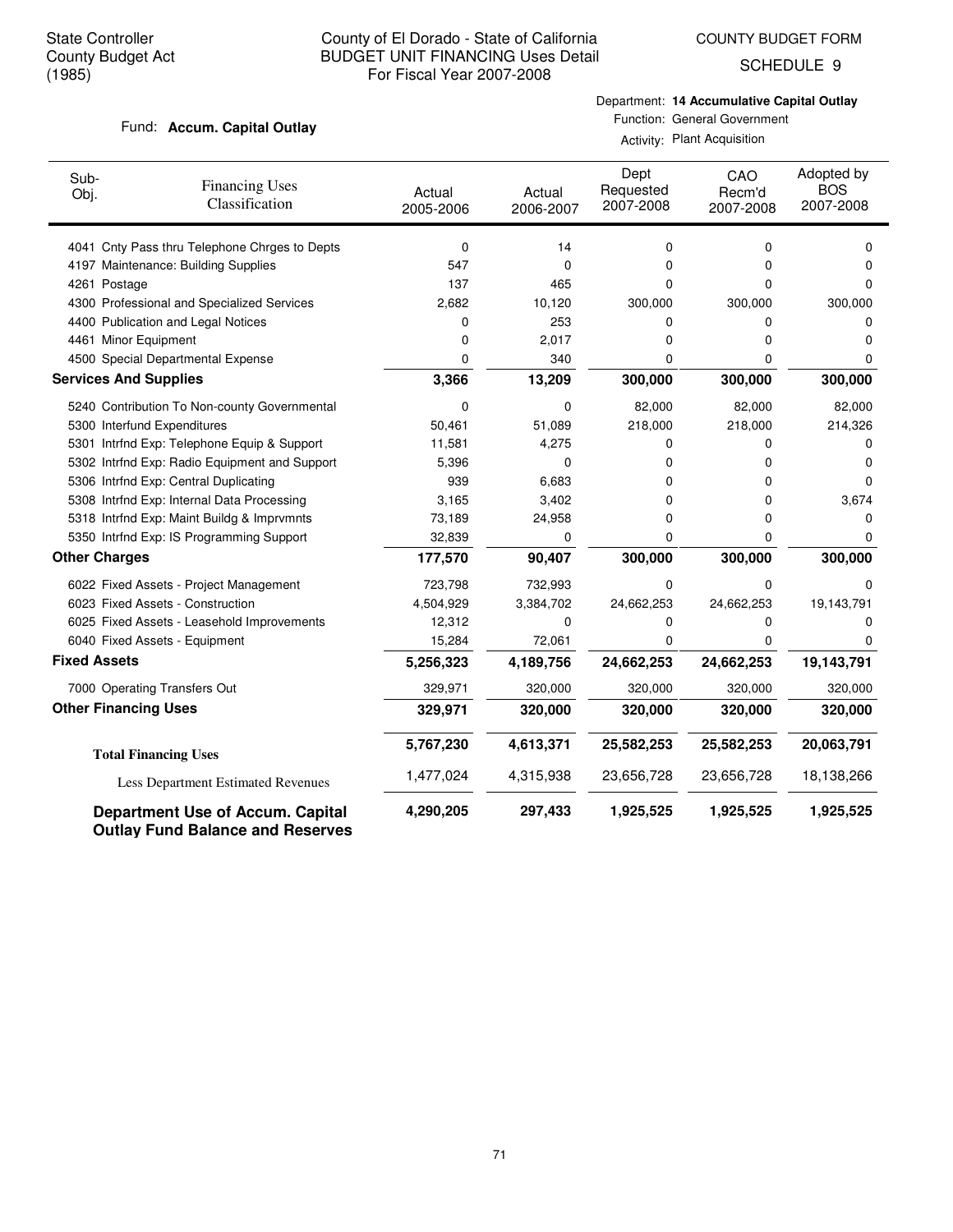| <b>General Services</b><br>FY 2007-08 ACO Fund Budget<br><b>FINAL WORKPLAN</b> |                                                                         |               |                                  |  |  |  |
|--------------------------------------------------------------------------------|-------------------------------------------------------------------------|---------------|----------------------------------|--|--|--|
|                                                                                | <b>New Facility Projects</b>                                            |               |                                  |  |  |  |
| Project #                                                                      | <b>Project Title</b>                                                    | <b>Amount</b> | <b>Funding Source</b>            |  |  |  |
| 08-00B                                                                         | Countywide - Deferred Maintenance - Elevators,<br>Chillers, Roof Repair | 50,000        | <b>ACO Revenues</b>              |  |  |  |
| 08-00                                                                          | Countywide - Special Projects                                           | 70,000        | <b>ACO Revenues</b>              |  |  |  |
| 08-02                                                                          | Countywide - HVAC Replacements                                          | 40,000        | <b>ACO Revenues</b>              |  |  |  |
| 08-03                                                                          | Countywide - Exterior Paint                                             | 20,000        | <b>ACO Revenues</b>              |  |  |  |
| 08-04                                                                          | Countywide - Mold/Lead/Asbestos Abatement                               | 25,000        | <b>ACO Revenues</b>              |  |  |  |
| 08-05                                                                          | Countywide - Parking Lot Repair/Expand/Lighting                         | 30,000        | <b>ACO Revenues</b>              |  |  |  |
| 08-08                                                                          | Countywide - Parking Lot Improvements                                   | 70,000        | <b>ACO Revenues</b>              |  |  |  |
| $08-13$                                                                        | Elections - Carpet Replacement                                          | 10,000        | <b>ACO Revenues</b>              |  |  |  |
| $08 - 10$                                                                      | Fairgrounds - Ceiling Repairs                                           | 82,000        | <b>ACO Revenues</b>              |  |  |  |
| $08 - 18$                                                                      | Fire Marshall Requirements Bldg A, B & Library                          | 30,000        | <b>General Fund Contribution</b> |  |  |  |
| 06-54                                                                          | General Services - Grounds Storage Bldg                                 | 15,000        | <b>ACO Revenues</b>              |  |  |  |
| 08-12                                                                          | General Services - Fleet Svcs Reloc Study                               | 10,000        | <b>ACO Revenues</b>              |  |  |  |
| 07-15A                                                                         | Human Services PVL - Sr. Center - Kitchen<br>Renovations                | 40,000        | <b>ACO Revenues</b>              |  |  |  |
| 07-45A                                                                         | Human Services EDH - Sr. Center - Phase II                              | 100,000       | <b>ACO Revenues</b>              |  |  |  |
| 08-09                                                                          | Mental Health PVL - PHF Parking Lot Sinkhole<br>Abatement               | 20,000        | <b>ACO Revenues</b>              |  |  |  |
| 08-14                                                                          | Probation PVL - Plumbing Repairs                                        | 30,000        | <b>ACO Revenues</b>              |  |  |  |
| 06-46                                                                          | Probation - SLT Juv Rec Yard Imprvmnts - Add'l<br>Funding               | 21,000        | Criminal Justice Spec Rev Fund   |  |  |  |
| $08 - 16$                                                                      | Probation - PV Juv Hall Courtyard Concrete                              | 15,112        | Criminal Justice Spec Rev Fund   |  |  |  |
| $08-17$                                                                        | Probation - Fair Lane Remodel                                           | 75,000        | Criminal Justice Spec Rev Fund   |  |  |  |
| 06-35                                                                          | Sheriff PVL - Administration Bldg                                       | 700,000       | <b>General Fund Contribution</b> |  |  |  |
| 07-48C                                                                         | Sheriff PVL - Jail - Expansion                                          | 2,141,667     | <b>Tobacco Settlement Funds</b>  |  |  |  |
| 07-40B                                                                         | Sheriff SLT - Jail - Mold/Kitchen Remodel - Add'l<br>Funding            | 205,192       | Criminal Justice Spec Rev Fund   |  |  |  |
| 07-51A                                                                         | Sheriff SLT - Jail - Emergency Security - Add'l<br>Funding              | 260,000       | Criminal Justice Spec Rev Fund   |  |  |  |
| $08 - 11$                                                                      | Tax Collector/Treasurer Office - Renovations                            | 24,500        | <b>ACO Revenues</b>              |  |  |  |
| 07-41A                                                                         | UCCE - Modular Bldg Replacement - Add'l                                 | 30,000        | <b>ACO Revenues</b>              |  |  |  |
|                                                                                | Funding                                                                 |               |                                  |  |  |  |
| 08-07                                                                          | Veterans Bldg - Bldg Improvements                                       | 45,000        | <b>ACO Revenues</b>              |  |  |  |
| 06-42A                                                                         | Veterans Bldg - Relocation                                              | 50,000        | <b>ACO Revenues</b>              |  |  |  |
| $08 - 19$                                                                      | Veteran's Monument ADA Access                                           | 25,000        | <b>General Fund Contribution</b> |  |  |  |
|                                                                                | <b>Total New Projects \$</b>                                            | 4,234,471     |                                  |  |  |  |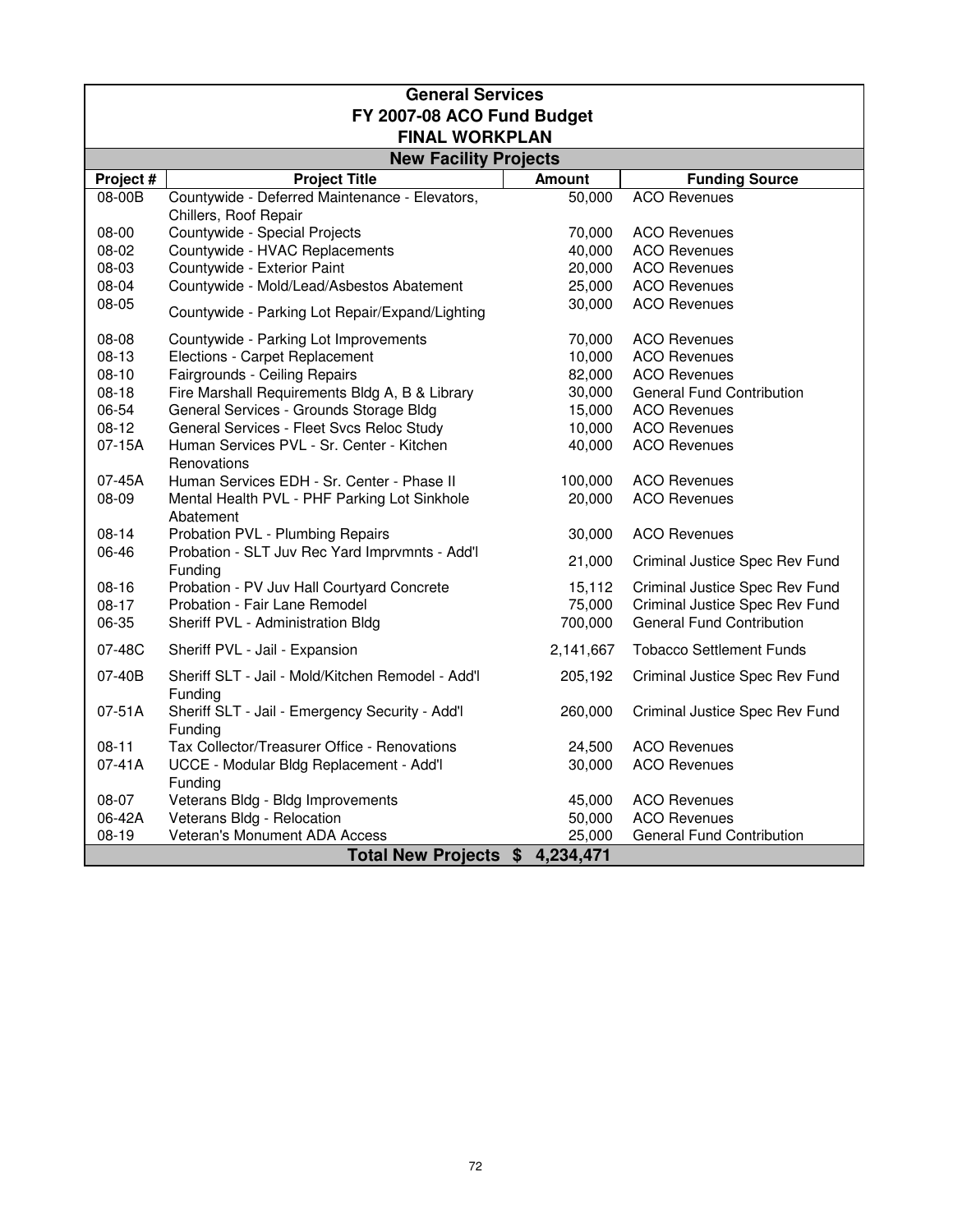| <b>General Services</b><br>FY 2007-08 ACO Budget |                                                                                   |                           |                                                      |  |  |  |  |  |
|--------------------------------------------------|-----------------------------------------------------------------------------------|---------------------------|------------------------------------------------------|--|--|--|--|--|
|                                                  | <b>FINAL WORKPLAN</b>                                                             |                           |                                                      |  |  |  |  |  |
|                                                  | <b>Carryover Facility Projects</b>                                                |                           |                                                      |  |  |  |  |  |
| Project #                                        | <b>Project Title</b>                                                              | <b>Amount</b>             | <b>Funding Source</b>                                |  |  |  |  |  |
| 06-37<br>$04-18$                                 | Advanced Planning & Asset Management - SLT<br>Animal Control PVL - Animal Control | 10,000.00<br>3,493,559.00 | <b>ACO Fund Balance</b><br>General Fund Contribution |  |  |  |  |  |
| 04-18B                                           | Animal Control PVL - Add'l Funding                                                | 1,267,845.00              | General Fund Contribution                            |  |  |  |  |  |
| 04-18T                                           | Animal Control PVL - Temporary Facility                                           | 335,000.00                | Public Health - Contingency                          |  |  |  |  |  |
| $04-15$                                          | <b>Animal Control SLT</b>                                                         | 324,137.00                | Public Health - Spec Rev Fund 11                     |  |  |  |  |  |
| 04-15B                                           | Animal Control SLT - Add'l Funding                                                | 486,167.00                | General Fund Contribution                            |  |  |  |  |  |
| 04-15C                                           | Animal Control SLT - Add'l Funding                                                | 407,024.00                | <b>ACO Fund Balance</b>                              |  |  |  |  |  |
| 06-43                                            | Auditor-Controller - Payroll Division Relocation                                  | 5,000.00                  | <b>ACO Fund Balance</b>                              |  |  |  |  |  |
| $07 - 01$                                        | Countywide - Security Systems                                                     | 20,000.00                 | <b>ACO Fund Balance</b>                              |  |  |  |  |  |
| 07-02                                            | Countywide - HVAC Replacements                                                    | 52,852.00                 | <b>ACO Fund Balance</b>                              |  |  |  |  |  |
| 07-05                                            | Countywide - Parking Lot Repair/Expand/                                           | 3,816.00                  | <b>ACO Fund Balance</b>                              |  |  |  |  |  |
|                                                  | Lighting                                                                          |                           |                                                      |  |  |  |  |  |
| 07-06                                            | Countywide - Bird Control                                                         | 10,205.00                 | <b>ACO Fund Balance</b>                              |  |  |  |  |  |
| 07-00B                                           | Countywide - Deferred Maintenance - Elevators,<br>Chillers, Roof Repair           | 12,525.00                 | <b>ACO Fund Balance</b>                              |  |  |  |  |  |
| 06-61                                            | Court PVL - Courthouse Main Street - Health &<br><b>Safety Projects</b>           | 30,678.00                 | ACO Fund Bal - Court Transfer                        |  |  |  |  |  |
| $01 - 16$                                        | Court PVL - Courthouse Main Street - Corbel<br>Replace/Repair/Remove              | 86,000.00                 | Court Const Spec Rev Fund                            |  |  |  |  |  |
| $05 - 28$                                        | Court PVL - Facilities Retrofit - Project Mgmt                                    | 16,085.00                 | ACO Fund Bal - Court Transfer                        |  |  |  |  |  |
| 06-07                                            | Court PVL - Office Relocation Bldg C                                              | 74,937.00                 | ACO Fund Bal - Court Transfer                        |  |  |  |  |  |
| 05-28B                                           | Court PVL - Facilities Retrofit - Engineering/<br>Assessments                     | 21,265.00                 | ACO Fund Bal - Court Transfer                        |  |  |  |  |  |
| 06-48B                                           | Court PVL - ADR Courtroom Cameron Park                                            | 418,671.00                | ADR - Special Revenue Fund                           |  |  |  |  |  |
| $02 - 21$                                        | Court SLT - Superior Court ADA Retrofit                                           | 16,085.00                 | Court Const Spec Rev Fund                            |  |  |  |  |  |
| 01-17C                                           | Court SLT - Re-roof                                                               | 131,000.00                | Misc Reimbursement                                   |  |  |  |  |  |
| 06-62                                            | District Attorney PVL - Health & Safety Projects                                  | 8,623.00                  | <b>ACO Fund Balance</b>                              |  |  |  |  |  |
| $05-17$                                          | District Attorney PVL - Parking Lot Striping and<br>Handicap Space                | 3,500.00                  | Crim Justice Spec Rev Fund                           |  |  |  |  |  |
| 06-24                                            |                                                                                   |                           |                                                      |  |  |  |  |  |
|                                                  | DOT - Install Hard Wall Space Bldg C                                              | 5,000.00                  | DOT - Road Fund                                      |  |  |  |  |  |
| 06-54                                            | General Services - Grounds Storage Bldg                                           | 32,342.00                 | <b>ACO Fund Balance</b>                              |  |  |  |  |  |
| $07 - 45$                                        | Human Services EDH - Sr. Center - Phase II - Sr.<br>Day Care                      | 354,058.00                | General Fund Contribution                            |  |  |  |  |  |
| 06-51A                                           | Human Services EDH - Sr. Center - Phase I - Sr.<br><b>Nutrition</b>               | 180,547.00                | General Fund Contribution                            |  |  |  |  |  |
| 06-51C                                           | Human Services EDH - Sr. Center - Phase I - Sr.<br>Nutrition                      | 100,000.00                | <b>ACO Fund Balance</b>                              |  |  |  |  |  |
| 06-31                                            | Human Services PVL - 931 Spring - Install Card<br>Lock System                     | 5,000.00                  | <b>ACO Fund Balance</b>                              |  |  |  |  |  |
| 06-32                                            | Human Services PVL - Sr Day - Remodel Front<br>Entry                              | 6,907.00                  | <b>ACO Fund Balance</b>                              |  |  |  |  |  |
| 06-33                                            | Human Services PVL - Complex - Assessment                                         | 20,000.00                 | <b>ACO Fund Balance</b>                              |  |  |  |  |  |
| $07 - 14$                                        | Human Services PVL - Sr. Center Restroom<br>Renovation                            | 3,792.00                  | <b>ACO Fund Balance</b>                              |  |  |  |  |  |
| $07-15$                                          | Human Services PVL - Sr. Center-Kitchen/Dining<br>Upgrades                        | 10,420.00                 | <b>ACO Fund Balance</b>                              |  |  |  |  |  |
| $07-16$                                          | Human Services PVL - Sr. Center - New Carpet                                      | 8,135.00                  | <b>ACO Fund Balance</b>                              |  |  |  |  |  |
| $07-13$                                          | Human Services SLT - ED Center Suite 202 Room                                     | 3,700.00                  | <b>ACO Fund Balance</b>                              |  |  |  |  |  |
|                                                  | Partition                                                                         |                           |                                                      |  |  |  |  |  |
| 05-36                                            | IT Fire Supression System                                                         | 110,409.00                | <b>ACO Fund Balance</b>                              |  |  |  |  |  |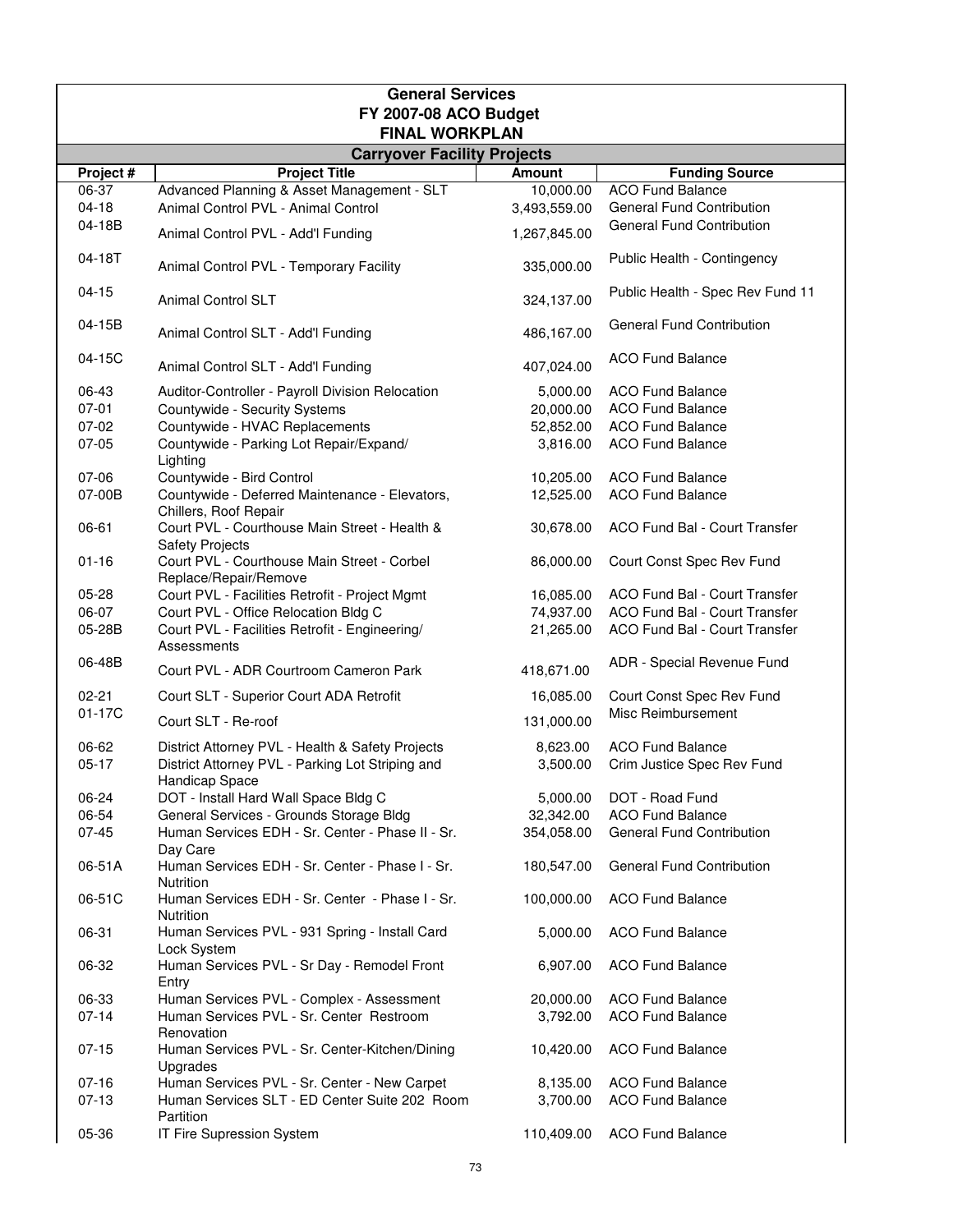| <b>General Services</b><br>FY 2007-08 ACO Budget<br><b>FINAL WORKPLAN</b> |                                                                   |              |                                  |  |  |  |  |
|---------------------------------------------------------------------------|-------------------------------------------------------------------|--------------|----------------------------------|--|--|--|--|
| <b>Carryover Facility Projects</b>                                        |                                                                   |              |                                  |  |  |  |  |
| Project #                                                                 | <b>Funding Source</b><br><b>Project Title</b><br>Amount           |              |                                  |  |  |  |  |
| $07 - 17$                                                                 | Library SLT - New Carpet                                          | 154,501.00   | <b>ACO Fund Balance</b>          |  |  |  |  |
| $07 - 49$                                                                 | Museum Expansion                                                  | 20,000.00    | <b>ACO Fund Balance</b>          |  |  |  |  |
| 06-46                                                                     | Probation Juv Treatment Ctr SLT - Rec Yard<br>Improvements        | 42,462.00    | Crim Justice Spec Rev Fund       |  |  |  |  |
| 06-53                                                                     | Probation Juv Treatment Ctr SLT - Classroom<br>Accoustics         | 1,224.00     | Crim Justice Spec Rev Fund       |  |  |  |  |
| 06-25                                                                     | Probation Juv Treatment Ctr SLT - Riser Room<br>Access            | 24,717.00    | Crim Justice Spec Rev Fund       |  |  |  |  |
| $07 - 21$                                                                 | Probation Juv Treatment Ctr SLT - Pass Thru<br>Window             | 13,983.00    | Crim Justice Spec Rev Fund       |  |  |  |  |
| 04-08                                                                     | Probation Juvenile Hall PVL - New Communication<br>System         | 83,925.00    | Crim Justice Spec Rev Fund       |  |  |  |  |
| $05 - 18$                                                                 | Probation Juvenile Hall PVL - Control Rm<br>Ergonomic Upgrade     | 36,151.00    | Crim Justice Spec Rev Fund       |  |  |  |  |
| 07-24                                                                     | Probation Juvenile Hall PVL - Control Room Carpet<br>Replace      | 2,500.00     | Crim Justice Spec Rev Fund       |  |  |  |  |
| 07-23B                                                                    | Probation Juvenile Hall PVL - Replace Flooring                    | 12,452.00    | Crim Justice Spec Rev Fund       |  |  |  |  |
| $07 - 27$                                                                 | Public Health PVL - Parking Lot Lighting at 929/931<br>Spring St. | 15,000.00    | Public Health - Spec Rev Fund 11 |  |  |  |  |
| 07-28                                                                     | Public Health PVL - Replace Key Entry System<br>Spring St.        | 10,000.00    | <b>ACO Fund Balance</b>          |  |  |  |  |
| 07-29                                                                     | Public Health PVL - Assessment/Plans for<br>Remodel               | 6,500.00     | Public Health - Spec Rev Fund 11 |  |  |  |  |
| 07-30                                                                     | Public Health PVL - Remodel Break Room at 931<br>Spring St.       | 6,000.00     | <b>ACO Fund Balance</b>          |  |  |  |  |
| 06-40LE                                                                   | Public Health PVL - Suites 3 & 7 - Exterior<br>Lighting           | 1,000.00     | Public Health - Spec Rev Fund 11 |  |  |  |  |
| 06-41LE                                                                   | Public Health PVL - ADP Suites R/S/T - Exterior<br>Lighting       | 77,000.00    | Public Health - Spec Rev Fund 11 |  |  |  |  |
| 05-20                                                                     | Public Health SLT - Clinic Assessment/Corr<br>for TB              | 30,000.00    | <b>ACO Fund Balance</b>          |  |  |  |  |
| 07-31                                                                     | Recorder Clerk SLT - Sidewalk/Drainpipe Corr                      | 10,000.00    | <b>ACO Fund Balance</b>          |  |  |  |  |
| $07 - 46$                                                                 | Sheriff EDH - Substation                                          | 175,000.00   | <b>General Fund Contribution</b> |  |  |  |  |
| 07-32                                                                     | Sheriff PVL - Jail - Inmate Area Secured<br>Storage               | 13,000.00    | Crim Justice Spec Rev Fund       |  |  |  |  |
| 07-34                                                                     | Sheriff PVL - Jail - Double Bunking - 40 cells                    | 77,949.00    | Crim Justice Spec Rev Fund       |  |  |  |  |
| 07-35                                                                     | Sheriff PVL - Jail - Replace Sink Cabinets in<br>Dorms/Dayroom    | 63,985.00    | Crim Justice Spec Rev Fund       |  |  |  |  |
| $07 - 47$                                                                 | Sheriff PVL - Administration Bldg                                 | 737,142.00   | <b>General Fund Contribution</b> |  |  |  |  |
| 06-19                                                                     | Sheriff PVL - Jail Enclose Visiting Booths                        | 38,730.00    | Crim Justice Spec Rev Fund       |  |  |  |  |
| 06-63                                                                     | Sheriff PVL - Jail Access Door/Concrete Wall                      | 8,309.00     | Crim Justice Spec Rev Fund       |  |  |  |  |
| $03-12$                                                                   | Sheriff PVL - Fire Notification System - Admin<br><b>Bldg</b>     | 34,863.00    | <b>ACO Fund Balance</b>          |  |  |  |  |
| 06-13                                                                     | Sheriff PVL - New Generator                                       | 60,402.00    | Crim Justice Spec Rev Fund       |  |  |  |  |
| 06-16                                                                     | Sheriff PVL - Jail - Replace Smoke Detectors                      | 64,380.00    | Crim Justice Spec Rev Fund       |  |  |  |  |
| 06-17                                                                     | Sheriff PVL - Jail - Secure 10 Inmate Sinks                       | 3,000.00     | Crim Justice Spec Rev Fund       |  |  |  |  |
| 06-20                                                                     | Sheriff PVL - Jail - Replace Countertop & Sink                    | 3,000.00     | Crim Justice Spec Rev Fund       |  |  |  |  |
| 07-47A                                                                    | Sheriff PVL - Parking Lot                                         | 10,000.00    | Crim Justice Spec Rev Fund       |  |  |  |  |
| 07-48B                                                                    | Sheriff PVL - Jail Expansion                                      | 1,100,000.00 | General Fund Contribution        |  |  |  |  |
| 07-48C                                                                    | Sheriff PVL - Jail Expansion                                      | 85,000.00    | <b>ACO Fund Balance</b>          |  |  |  |  |
| 07-36                                                                     | Sheriff SLT - Jail - Install Security Camera                      | 10,000.00    | Crim Justice Spec Rev Fund       |  |  |  |  |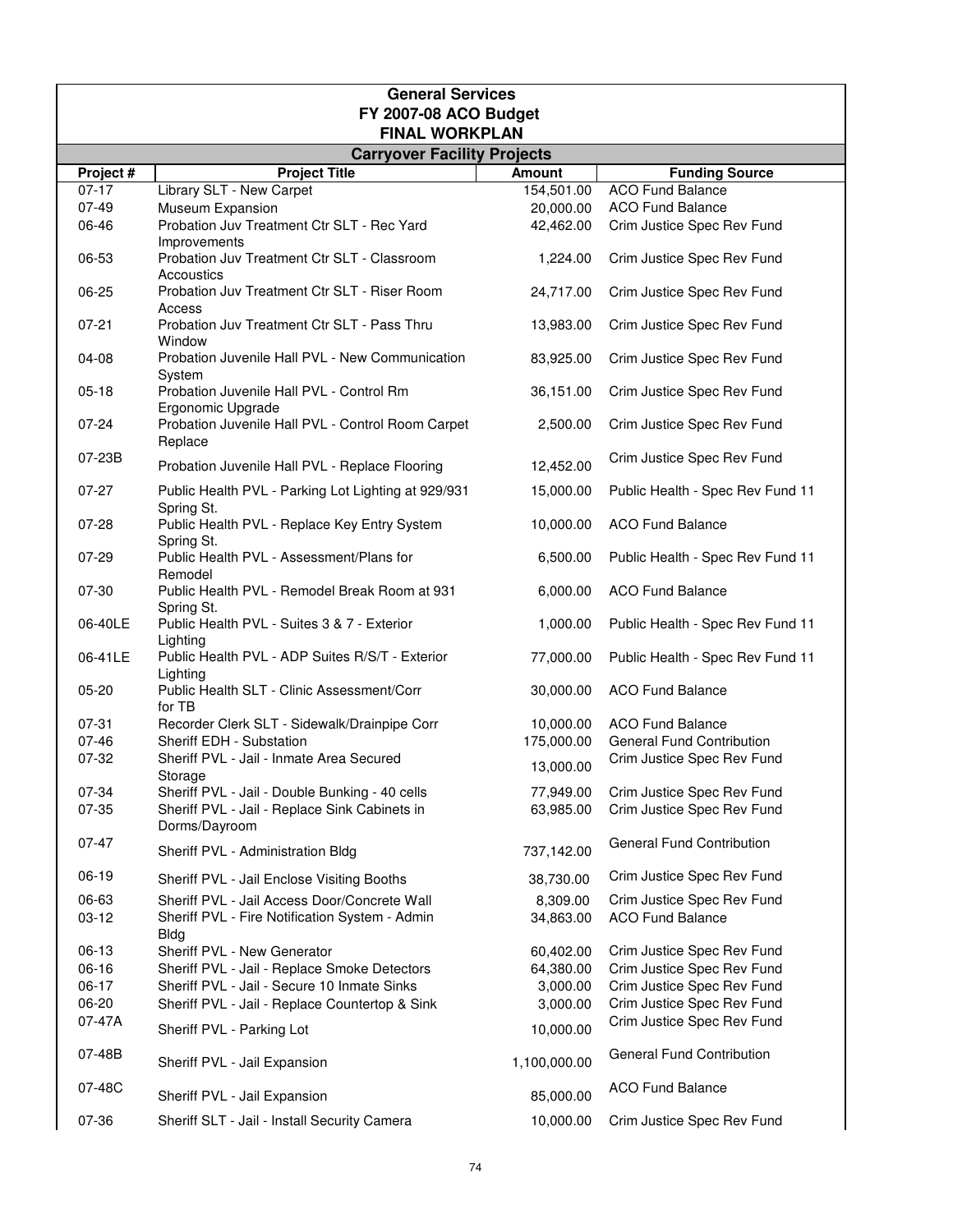| <b>General Services</b><br>FY 2007-08 ACO Budget<br><b>FINAL WORKPLAN</b><br><b>Carryover Facility Projects</b> |                                                                   |                    |                            |  |  |  |
|-----------------------------------------------------------------------------------------------------------------|-------------------------------------------------------------------|--------------------|----------------------------|--|--|--|
| Project#                                                                                                        | <b>Project Title</b>                                              | Amount             | <b>Funding Source</b>      |  |  |  |
| 07-37                                                                                                           | Sheriff SLT - Jail - Replace Exterior Security Door in<br>Laundry | 3,500.00           | Crim Justice Spec Rev Fund |  |  |  |
| 07-38                                                                                                           | Sheriff SLT - Jail - Remodel Intoxilyzer Room                     | 5,500.00           | Crim Justice Spec Rev Fund |  |  |  |
| 07-39                                                                                                           | Sheriff SLT - Jail - Laundry Intercoms                            | 3,500.00           | Crim Justice Spec Rev Fund |  |  |  |
| $07-40$                                                                                                         | Sheriff SLT - Jail - Assessment Mold/Kitchen<br>Remodel           | 10.000.00          | Crim Justice Spec Rev Fund |  |  |  |
| 99-32                                                                                                           | Sheriff SLT - Jail Shingle Replacement                            | 121,300.00         | Crim Justice Spec Rev Fund |  |  |  |
| $03-10$                                                                                                         | St. Patrick's Food Kitchen Fire Hydrant                           | 92,129.00          | <b>ACO Fund Balance</b>    |  |  |  |
| $07 - 41$                                                                                                       | UCCE - Replacement of Modular Bldg                                | 195,000.00         | <b>ACO Fund Balance</b>    |  |  |  |
|                                                                                                                 | <b>Total Carryover Projects</b>                                   | 11,538,388<br>- \$ |                            |  |  |  |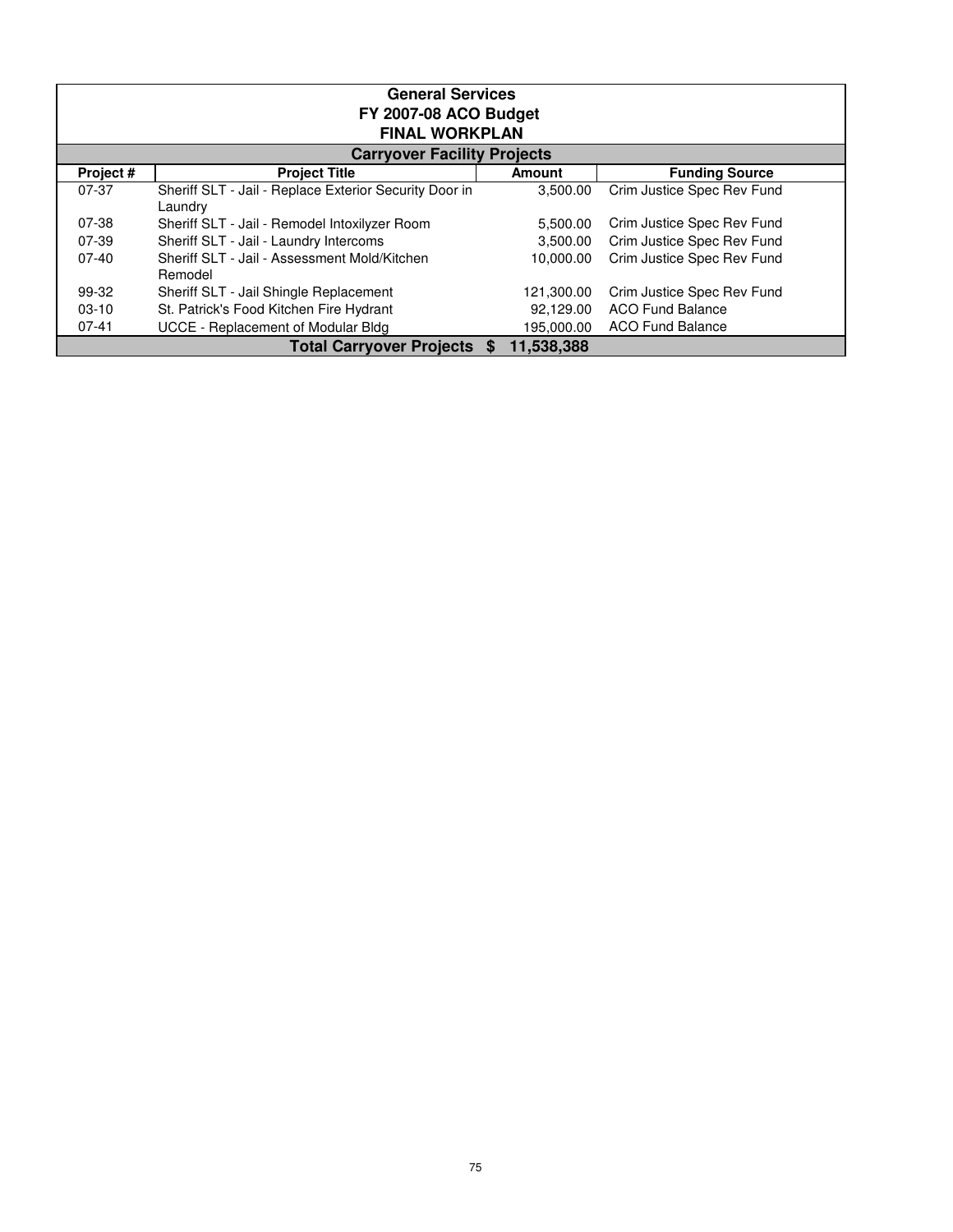| <b>General Services</b><br>FY 2007-08 ACO Budget<br><b>FINAL WORKPLAN</b>   |                                                                      |  |         |                     |  |  |  |
|-----------------------------------------------------------------------------|----------------------------------------------------------------------|--|---------|---------------------|--|--|--|
|                                                                             | <b>New Parks Construction Projects</b>                               |  |         |                     |  |  |  |
|                                                                             | Project #<br><b>Project Title</b><br><b>Funding Source</b><br>Amount |  |         |                     |  |  |  |
| $08 - 01$                                                                   | Parks Master Plan                                                    |  | 150.000 | <b>ACO Revenues</b> |  |  |  |
| Diamond Springs Park (Faith Lane)<br><b>ACO Revenues</b><br>08-02<br>50.000 |                                                                      |  |         |                     |  |  |  |
| 08-03                                                                       | <b>Pollock Pines Park</b><br><b>ACO Revenues</b><br>366,750          |  |         |                     |  |  |  |
|                                                                             | Total New Parks Projects \$<br>566,750                               |  |         |                     |  |  |  |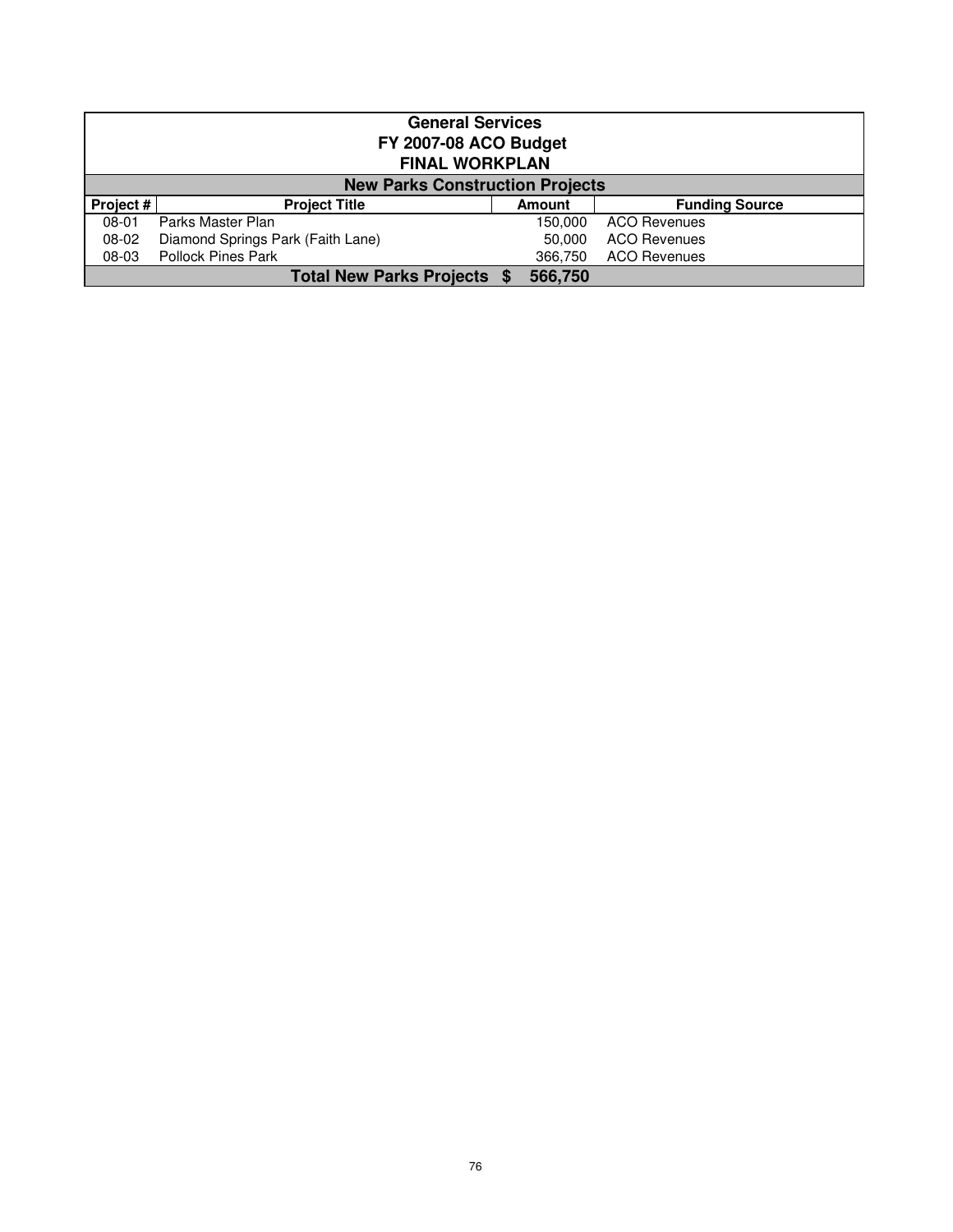|           | <b>General Services</b>                                                  |                          |                                          |  |  |  |  |
|-----------|--------------------------------------------------------------------------|--------------------------|------------------------------------------|--|--|--|--|
|           | FY 2007-08 ACO Fund Budget                                               |                          |                                          |  |  |  |  |
|           | <b>FINAL WORKPLAN</b>                                                    |                          |                                          |  |  |  |  |
|           | <b>Carryover Parks Projects</b>                                          |                          |                                          |  |  |  |  |
| Project # | <b>Project Title</b>                                                     | Amount                   | <b>Funding Source</b>                    |  |  |  |  |
| 03-01     | Bass Lake Park - Master Planning / EIR Phase I                           | 16,877                   | General Fund                             |  |  |  |  |
| 04-02     | <b>Bass Lake Park - Construction</b>                                     | $\blacksquare$           | State Prop 12                            |  |  |  |  |
| $05 - 01$ | Bass Lake Park - Permits/Construction                                    | 49,829                   | <b>General Fund</b>                      |  |  |  |  |
| 03-01A    | Bass Lake Park - Master Planning / EIR Phase I                           | 3,698                    | <b>ACO Fund Balance</b>                  |  |  |  |  |
| 05-12A    | Bass Lake Park - Permits/Construction                                    | 110,000                  | State Prop 40                            |  |  |  |  |
| $05 - 02$ | Bradford Park - Park Renovation - Restroom - Grant<br>Match              | 1,799                    | Quimby Pondo Spec Rev Fund               |  |  |  |  |
| $07-07$   | Bradford Park - Park Renovation - Restroom - add'l<br>costs              | 25,000                   | General Fund                             |  |  |  |  |
| 06-06A    | Bradford Park - Park Renovation - Restroom - Grant<br>Match              | 8,497                    | General Fund                             |  |  |  |  |
| 06-06B    | Bradford Park - Park Renovation - Restroom - RZH<br>Grant                | 37,000                   | State Parks RZH Grant                    |  |  |  |  |
| 06-09     | Cronin Ranch Master Planning                                             | 18,614                   | <b>General Fund</b>                      |  |  |  |  |
| 04-05     | El Dorado Trail - Michigan / Los Trampos Ext - RZH                       | 35,268                   | Transportation Development Spec Rev Fund |  |  |  |  |
|           | <b>Grant Match</b>                                                       |                          |                                          |  |  |  |  |
| 06-08     | El Dorado Trail - (Upper) Easement Study                                 | 50,000                   | General Fund                             |  |  |  |  |
| $07 - 05$ | El Dorado Trail - Los Trampos Extension - Grant                          | 564,000                  | State Prop 12                            |  |  |  |  |
| 07-06     | El Dorado Trail - Los Trampos Extension - Wetland<br>Mitigation          | 75,000                   | General Fund                             |  |  |  |  |
| 04-06A    | El Dorado Trail - Michigan / Los Trampos Ext - RZH<br><b>Grant Match</b> | 19,660                   | <b>ACO Fund Balance</b>                  |  |  |  |  |
| 04-06B    | El Dorado Trail - Los Trampos Extension - RZH<br>Grant                   | 152,000                  | State Parks RZH Grant                    |  |  |  |  |
| 06-11A    | El Dorado Trail - Los Trampos Extension - Grant                          |                          | Air Quality Mgmt District / DMV Grant    |  |  |  |  |
| 07-01A    | Fairgrounds Ballfield Renovation - Grant Match                           | 18,500                   | <b>General Fund</b>                      |  |  |  |  |
| 07-01B    | Fairgrounds Ballfield Renovation - RZH Grant                             | 133,000                  | State Parks RZH Grant                    |  |  |  |  |
| 07-02     | Henningsen Lotus Park Playground/Shade                                   | 50,000                   | HLP Spec Rev Fund                        |  |  |  |  |
|           | <b>Structure</b>                                                         |                          |                                          |  |  |  |  |
| 03-04     | Pioneer Park - Erosion Control / Nature Area                             |                          | General Fund                             |  |  |  |  |
| 04-07     | Pioneer Park - Improvements Phase I                                      | $\overline{\phantom{a}}$ | <b>Community Enhancement</b>             |  |  |  |  |
| 06-04     | Pioneer Park - Erosion Control                                           | 2.000                    | Pioneer Park Spec Rev Fund               |  |  |  |  |
| 07-04     | Pioneer Park - Improvements Phase II - New<br>Modifications              | 50,000                   | General Fund                             |  |  |  |  |
| 04-07B    | Pioneer Park - Improvements Phase I                                      | $\overline{\phantom{a}}$ | <b>ACO Fund Balance</b>                  |  |  |  |  |
| 04-07C    | Pioneer Park - Improvements Phase I                                      | 51,171                   | General Fund                             |  |  |  |  |
| 02-03     | Pollock Pines Regional Park - Plan & EIR                                 | 10,959                   | <b>ACO Fund Balance</b>                  |  |  |  |  |
| $05 - 05$ | Pollock Pines Regional Park - Design, Construct                          | 36,847                   | General Fund                             |  |  |  |  |
| 05-07     | Pollock Pines Regional Park - Design, Construct                          | 50,000                   | State Prop 40                            |  |  |  |  |
| 06-02     | Pollock Pines Regional Park - Plan & EIR                                 | 153,000                  | General Fund                             |  |  |  |  |
| 06-05     | Pollock Pines Regional Park - Plan & EIR                                 |                          | Quimby / Pollock Spec Rev Fund           |  |  |  |  |
| 03-06A    | Pollock Pines Regional Park - Plan & EIR                                 | 7,334                    | General Fund                             |  |  |  |  |
| 03-06B    | Pollock Pines Regional Park - Planning Dept                              | 10,131                   | General Fund                             |  |  |  |  |
| 03-06C    | Pollock Pines Regional Park - Environmental                              | 60,000                   | General Fund                             |  |  |  |  |
| 03-06D    | Pollock Pines Regional Park - Design                                     | 25,000                   | General Fund                             |  |  |  |  |
|           |                                                                          |                          |                                          |  |  |  |  |
| 05-12B    | Pollock Pines Regional Park - Construction                               | 110,000                  | State Prop 40                            |  |  |  |  |
| 05-09     | SacPlacerville Transp Corridor - Trail Planning                          | 45,996                   | State Prop 40                            |  |  |  |  |
| 06-10A    |                                                                          | 1,039,550                | Transp Enhancement Grant                 |  |  |  |  |
|           | SacPlacerville Transp Corridor - Class 1 Bike Path                       |                          |                                          |  |  |  |  |
| 06-10B    |                                                                          | 183,450                  | Air Quality mgmt District / DMV Grant    |  |  |  |  |
| 06-11B    | SacPlacerville Transp Corridor - Class 1 Bike Path                       | 200,000                  | <b>Transp Enhancement Grant</b>          |  |  |  |  |
|           | SacPlacerville Transp Corridor - Class 1 Bike Path                       |                          |                                          |  |  |  |  |
|           | Total Carryover Parks Projects \$ 3,404,180                              |                          |                                          |  |  |  |  |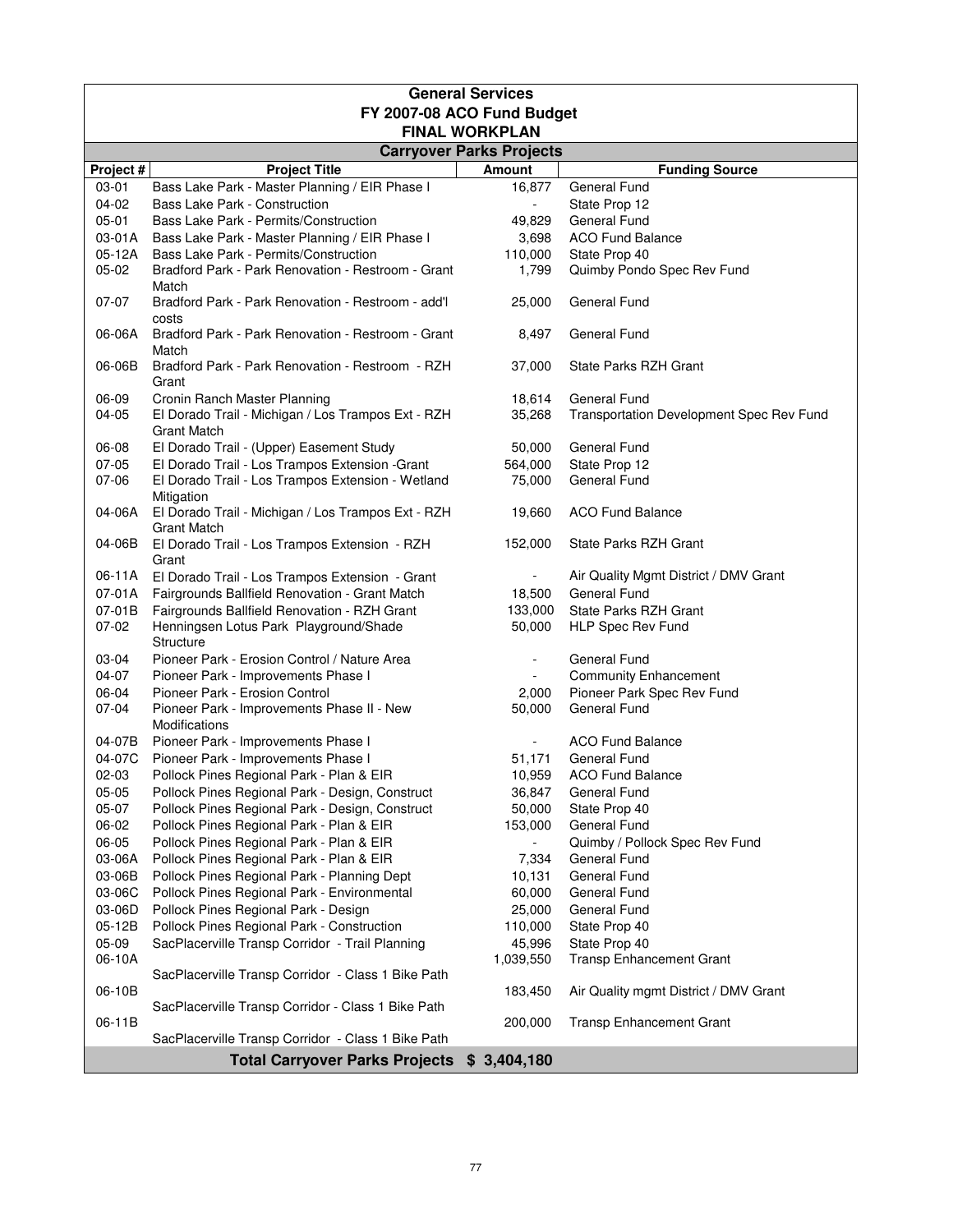COUNTY BUDGET FORM

SCHEDULE 9

## Fund: General Fund

### Department: **15 Gen Fund Other Operations** Function: General Government

Activity: Other General

| Sub-<br>Obj.                 | <b>Financing Uses</b><br>Classification                                         | Actual<br>2005-2006 | Actual<br>2006-2007 | Dept<br>Requested<br>2007-2008 | CAO<br>Recm'd<br>2007-2008 | Adopted by<br><b>BOS</b><br>2007-2008 |
|------------------------------|---------------------------------------------------------------------------------|---------------------|---------------------|--------------------------------|----------------------------|---------------------------------------|
|                              | 3000 Permanent Employees / Elected Officials                                    | 0                   | 0                   | 640,000                        | 500,000                    | 500,000                               |
|                              | 3080 Flexible Benefits                                                          |                     | 9,878               | 0                              | 0                          | $\Omega$                              |
|                              | <b>Salaries And Employee Benefits</b>                                           | 9,108               | 9,878               | 640,000                        | 500,000                    | 500,000                               |
| 4220 Memberships             |                                                                                 | 1,000               | 5,000               | 5,000                          | 5,000                      | 5,000                                 |
|                              | 4300 Professional and Specialized Services                                      | 239,108             | 303,429             | 294,370                        | 294,370                    | 340,922                               |
|                              | 4400 Publication and Legal Notices                                              | 3,740               | 8,322               | 0                              | 0                          | 0                                     |
|                              | 4420 Rents and Leases - Equipment                                               | 0                   | 0                   | 10,000                         | 10,000                     | 10,000                                |
| 4501 Special Projects        |                                                                                 | 5,000               | 8,000               | 408,000                        | 408,000                    | 753,587                               |
| <b>Services And Supplies</b> |                                                                                 | 248,847             | 324,751             | 717,370                        | 717,370                    | 1,109,509                             |
|                              | 5120 Interest On Notes and Warrants                                             | 293,273             | 0                   | 0                              | 0                          | 0                                     |
|                              | 5240 Contribution To Non-county Governmental                                    | 1,270,279           | 1,427,018           | 1,571,389                      | 1,571,389                  | 1,571,389                             |
|                              | 5300 Interfund Expenditures                                                     | 8,000               | 8,000               | 8,000                          | 8,000                      | 8,000                                 |
| <b>Other Charges</b>         |                                                                                 | 1,571,552           | 1,435,018           | 1,579,389                      | 1,579,389                  | 1,579,389                             |
|                              | 7000 Operating Transfers Out                                                    | 16,714,116          | 20,270,752          | 25,799,566                     | 26,473,268                 | 26,927,382                            |
| <b>Other Financing Uses</b>  |                                                                                 | 16,714,116          | 20,270,752          | 25,799,566                     | 26,473,268                 | 26,927,382                            |
| 7200 Intrafund Transfers     |                                                                                 | $-346,407$          | $-273,932$          | 0                              | 0                          | 0                                     |
| <b>Intrafund Transfers</b>   |                                                                                 | $-346,407$          | $-273,932$          | $\mathbf{0}$                   | $\bf{0}$                   | $\mathbf{0}$                          |
|                              | 7367 Intrfnd Abatemnt: Child Support Services                                   | 0                   | 0                   | $-331,113$                     | $-331,113$                 | $-331,113$                            |
| <b>Intrafund Abatement</b>   |                                                                                 | 0                   | 0                   | $-331,113$                     | $-331,113$                 | $-331,113$                            |
| 7700 Contingency             |                                                                                 | 0                   | 0                   | 5,885,000                      | 5,865,946                  | 5,810,000                             |
|                              | <b>Appropriations for Contingencies</b>                                         | 0                   | 0                   | 5,885,000                      | 5,865,946                  | 5,810,000                             |
|                              | <b>Total Financing Uses</b>                                                     | 18,197,216          | 21,766,467          | 34,290,212                     | 34,804,860                 | 35,595,167                            |
|                              | Less Department Estimated Revenues                                              | 99,864,523          | 105,930,192         | 109,379,121                    | 111,206,484                | 113,380,142                           |
|                              | <b>Department Use of Other General</b><br><b>Fund Sources (Net County Cost)</b> | $-81,667,307$       | $-84,163,725$       | -75,088,909                    | $-76,401,624$              | -77,784,975                           |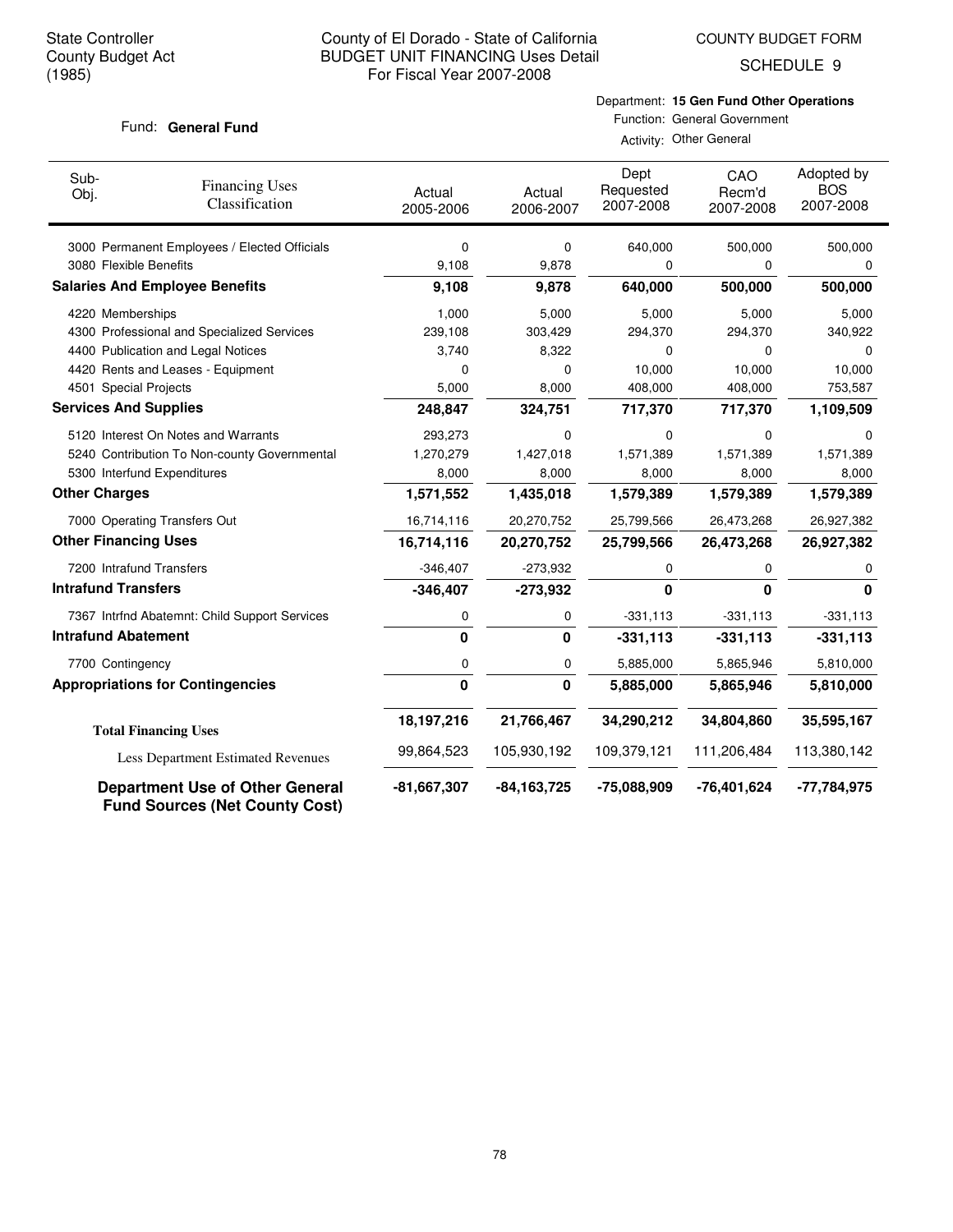COUNTY BUDGET FORM

SCHEDULE 9

#### Fund: General Fund

Department: **19 Grand Jury** Function: Public Protection

| ---------- |                    |
|------------|--------------------|
|            | Activity: Judicial |

| Sub-<br>Obj. | <b>Financing Uses</b><br>Classification                                         | Actual<br>2005-2006 | Actual<br>2006-2007 | Dept<br>Requested<br>2007-2008 | CAO<br>Recm'd<br>2007-2008 | Adopted by<br><b>BOS</b><br>2007-2008 |
|--------------|---------------------------------------------------------------------------------|---------------------|---------------------|--------------------------------|----------------------------|---------------------------------------|
|              | 3001 Temporary Employees                                                        | 1,145               | 5,122               | 10,000                         | 0                          | 0                                     |
|              | 3022 Employer Share - Medi Care                                                 | 17                  | 74                  | 0                              | 0                          | 0                                     |
|              | 3041 Employer Share - Unemployment Insurance                                    | 29                  | 128                 | 0                              | 0                          | 0                                     |
|              | 3060 Employer Share - Workers' Compensation                                     | 1,329               | 858                 | 293                            | 293                        | 293                                   |
|              | <b>Salaries And Employee Benefits</b>                                           | 2,519               | 6,182               | 10,293                         | 293                        | 293                                   |
|              | 4041 Cnty Pass thru Telephone Chrges to Depts                                   | 28                  | 25                  | 100                            | 100                        | 100                                   |
|              | 4080 Household Expense                                                          | 113                 | 96                  | 125                            | 125                        | 125                                   |
|              | 4100 Insurance - Premium                                                        | 221                 | 181                 | 17,209                         | 17,209                     | 17,209                                |
|              | 4120 Jury and Witness Expense                                                   | 2,340               | 3,448               | 0                              | 0                          | 0                                     |
|              | 4127 Grand Jury Expense                                                         | 26,261              | 33,910              | 29,000                         | 29,000                     | 29,000                                |
|              | 4220 Memberships                                                                | 25                  | 0                   | 35                             | 35                         | 35                                    |
|              | 4260 Office Expense                                                             | 841                 | 2,267               | 800                            | 800                        | 800                                   |
|              | 4261 Postage                                                                    | 202                 | 363                 | 400                            | 400                        | 400                                   |
|              | 4266 Printing / Duplicating                                                     | 0                   | 450                 | 500                            | 500                        | 500                                   |
|              | 4300 Professional and Specialized Services                                      | 17,370              | 19,276              | 25,000                         | 29,600                     | 29,600                                |
|              | 4302 Construction and Engineering Contracts                                     | 0                   | 0                   | 0                              | 0                          | 10,000                                |
|              | 4305 Auditing and Accounting Services                                           | 0                   | 4,826               | 0                              | 0                          | 0                                     |
|              | 4400 Publication and Legal Notices                                              | 732                 | 180                 | 1,500                          | 1,500                      | 1,500                                 |
|              | 4420 Rents and Leases - Equipment                                               | 1,185               | 2,752               | 2,880                          | 2,880                      | 2,880                                 |
|              | 4460 Small Tools and Instruments                                                | 0                   | 5,600               | 0                              | 0                          | 0                                     |
|              | 4461 Minor Equipment                                                            | 376                 | 0                   | 300                            | 300                        | 300                                   |
|              | 4462 Minor Computer Equipment                                                   | 90                  | 482                 | 0                              | 0                          | 0                                     |
|              | 4500 Special Departmental Expense                                               | 218                 | 233                 | 1,000                          | 1,000                      | 1,000                                 |
|              | 4502 Educational Materials                                                      | 0                   | 0                   | 100                            | 100                        | 100                                   |
|              | 4503 Staff Development                                                          | 60                  | 800                 | 1,000                          | 1,000                      | 1,000                                 |
|              | 4600 Transportation and Travel                                                  | 1,134               | 922                 | 1,500                          | 1,500                      | 1,500                                 |
|              | 4602 Employee - Private Auto Mileage                                            | 25,240              | 34,048              | 22,500                         | 22,500                     | 22,500                                |
|              | <b>Services And Supplies</b>                                                    | 76,435              | 109,862             | 103,949                        | 108,549                    | 118,549                               |
|              | 7220 Intrafnd: Telephone Equipment and Support                                  | 308                 | 344                 | 0                              | 0                          | 0                                     |
|              | 7223 Intrafnd: Mail Service                                                     | 1,297               | 1,544               | 1,408                          | 1,408                      | 1,408                                 |
|              | 7224 Intrafnd: Stores Support                                                   | 0                   | 237                 | 299                            | 299                        | 299                                   |
|              | 7225 Intrafnd: Central Duplicating                                              | 3,063               | 2,538               | 800                            | 800                        | 800                                   |
|              | 7227 Intrafnd: Internal Data Processing                                         | 1,388               | 1,852               | 1,493                          | 1,493                      | 1,493                                 |
|              | 7229 Intrafnd: PC Support                                                       | 30                  | 0                   | 120                            | 120                        | 120                                   |
|              | 7231 Intrafnd: IS Programming Support                                           | 360                 | 255                 | 0                              | 0                          | 0                                     |
|              | 7232 Intrafnd: Maint Bldg & Improvmnts                                          | 158                 | 0                   | 0                              | 0                          | 0                                     |
|              | 7234 Intrafnd: Network Support                                                  | 1,517               | 1,722               | 1,996                          | 1,996                      | 1,996                                 |
|              | <b>Intrafund Transfers</b>                                                      | 8,122               | 8,493               | 6,116                          | 6,116                      | 6,116                                 |
|              | <b>Total Financing Uses</b>                                                     | 87,076              | 124,537             | 120,358                        | 114,958                    | 124,958                               |
|              | Less Department Estimated Revenues                                              | 0                   | 0                   | 0                              | 0                          | 0                                     |
|              | <b>Department Use of Other General</b><br><b>Fund Sources (Net County Cost)</b> | 87,076              | 124,537             | 120,358                        | 114,958                    | 124,958                               |